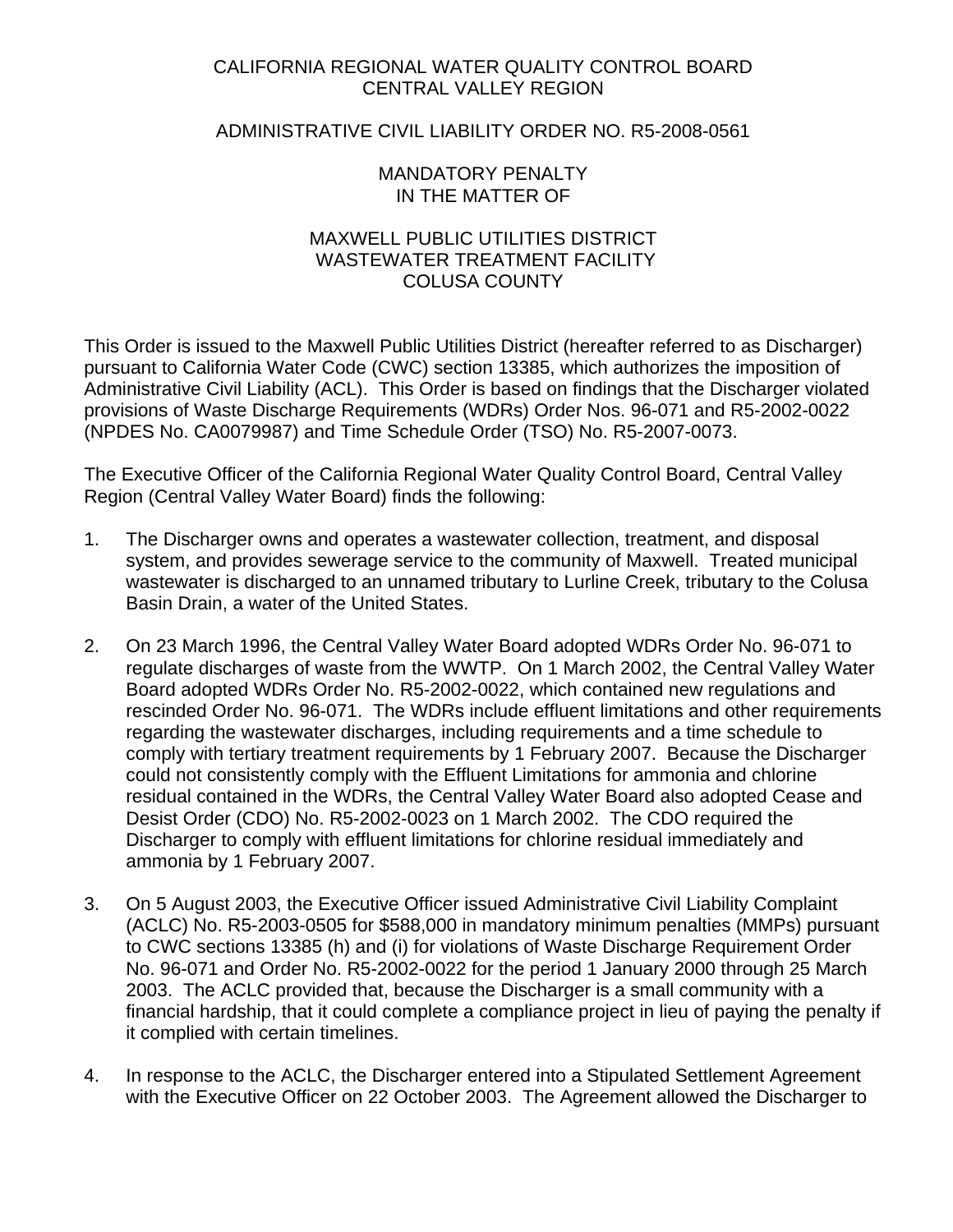complete a compliance project in lieu of paying the penalty in accordance with the following schedule:

- a. Submit the signed Stipulated Settlement Agreement by 30 October 2003.
- b. Submit the project report and time schedule by 30 November 2003.
- c. Complete the project and achieve full compliance by 1 February 2007.
- 5. The Discharger proposed land disposal as its compliance project, and submitted a Wastewater Facilities Plan dated December 2005. By letter dated 14 February 2006, the Discharger requested that the compliance time schedule be extended to 31 December 2009 because of difficulties acquiring land. In February 2007, the Discharger requested the deadline be moved to 18 May 2010, which coincides with the full compliance deadline in the California Toxics Rule.
- 6. On 22 June 2007, the Central Valley Water Board adopted Time Schedule Order (TSO) No. R5-2007-0073. The TSO allows the Discharger until 18 May 2010 to comply with final effluent limitations, and includes interim effluent limitations for BOD, suspended solids, and total coliform organisms. The interim effluent limitations remain in effect until 18 May 2010, or when the Discharger is able to come into compliance with the final effluent limitations, whichever is sooner. This Order considered the interim effluent limitations and the protection from Mandatory Minimum Penalties provided by TSO No. R5-2007-0073.
- 7. The Discharger is working to construct the project contained in the Stipulated Agreement. This Order rescinds ACLC R5-2003-0505, replaces the Stipulated Agreement, incorporates those violations into this Order, extends the Record of Violations through 30 April 2008, and allows the Discharger until 18 May 2010 to complete the project.
- 8. Compliance with the TSO exempts the Discharger from MMPs for violations of effluent limitations for BOD, total suspended solids, and total coliform organisms only in accordance with CWC section 13385(j)(3) beginning 22 June 2007 through 18 May 2010. Because CDO No. R5-2002-0023 provided the Discharger with five years to comply with effluent limitations for ammonia, the exemption from mandatory minimum penalties pursuant to CWC section 13385(j)(3) does not apply for this constituent after 1 February 2007.
- 9. CWC section 13385(h) and (i) require assessment of mandatory penalties and state, in part, the following:

CWC section 13385(h)(1) states, *"Notwithstanding any other provision of this division, and except as provided in subdivisions (j), (k), and (l), a mandatory minimum penalty of three thousand dollars (\$3,000) shall be assessed for each serious violation."* 

CWC section 13385 (h)(2) states, *"For the purposes of this section, a 'serious violation' means any waste discharge that violates the effluent limitations contained in the applicable waste discharge requirements for a Group II pollutant, as specified in Appendix*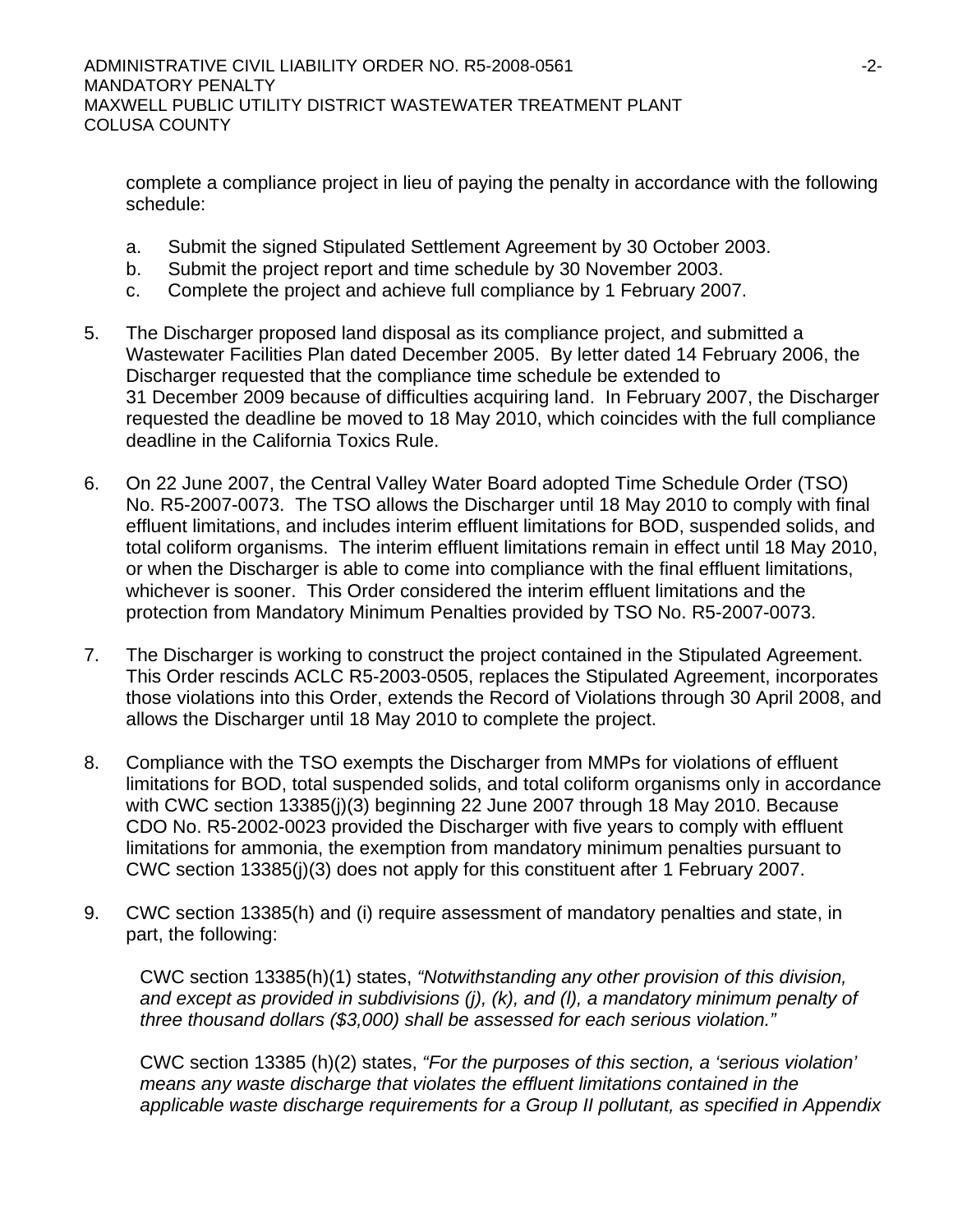*A to Section 123.45 of Title 40 of the Code of Federal Regulations, by 20 percent or more or for a Group I pollutant, as specified in Appendix A to Section 123.45 of Title 40 of the Code of Federal Regulations, by 40 percent or more."* 

CWC section 13385(i)(1) states, *"Notwithstanding any other provision of this division, and except as provided in subdivisions (j), (k), and (l), a mandatory minimum penalty of three thousand dollars (\$3,000) shall be assessed for each violation whenever the person does any of the following four or more times in any period of six consecutive months, except that the requirement to assess the mandatory minimum penalty shall not be applicable to the first three violations:*

- *A) Violates a waste discharge requirement effluent limitation.*
- *B) Fails to file a report pursuant to Section 13260.*
- *C) Files an incomplete report pursuant to Section 13260.*
- *D) Violates a toxicity effluent limitation contained in the applicable waste discharge requirements where the waste discharge requirements do not contain pollutantspecific effluent limitations for toxic pollutants."*
- 10. CWC section 13323 states, in part: *"Any executive officer of a regional board may issue a complaint to any person on whom administrative civil liability may be imposed pursuant to this article. The complaint shall* allege *the act or failure to act that constitutes a violation of*  law, the provision authorizing civil liability to be imposed pursuant to this article, and the *proposed civil liability."*
- 11. WDRs Order No. 96-071 Effluent Limitations No. B.2. states: "*The discharge shall not have a pH less than 6.5 nor greater than 9.0.*"
- 12. WDRs Order No. R5-2002-0022 Effluent Limitations No. B.1a. states in part: "*Effluent shall not exceed the following limits (from adoption until 31 January 2007)*:"

| Constituent                                          | <u>Units</u>                 | Average<br><b>Monthly</b> | Average<br>Weekly | $30 - Day$<br>Median | Average<br>Daily | Daily<br>Maximum |
|------------------------------------------------------|------------------------------|---------------------------|-------------------|----------------------|------------------|------------------|
| <b>Total Suspended Solids</b>                        | mg/L<br>lbs/day <sup>3</sup> | $160^{2}$<br>267          | $240^2$<br>401    |                      | $320^2$<br>534   |                  |
| Settleable Solids<br><b>Total Coliform Organisms</b> | mL/L<br>MPN/100 mL           | 0.1                       |                   | 23                   | 0.2              | 500              |

 $\frac{2}{3}$  To be ascertained by a 24-hour composite<br> $\frac{3}{3}$  Beacd upon a decise tractment conseitues

Based upon a design treatment capacity of 0.20 mgd (*x* mg/L x 8.345 x 0.20 mgd = *y* lbs/day)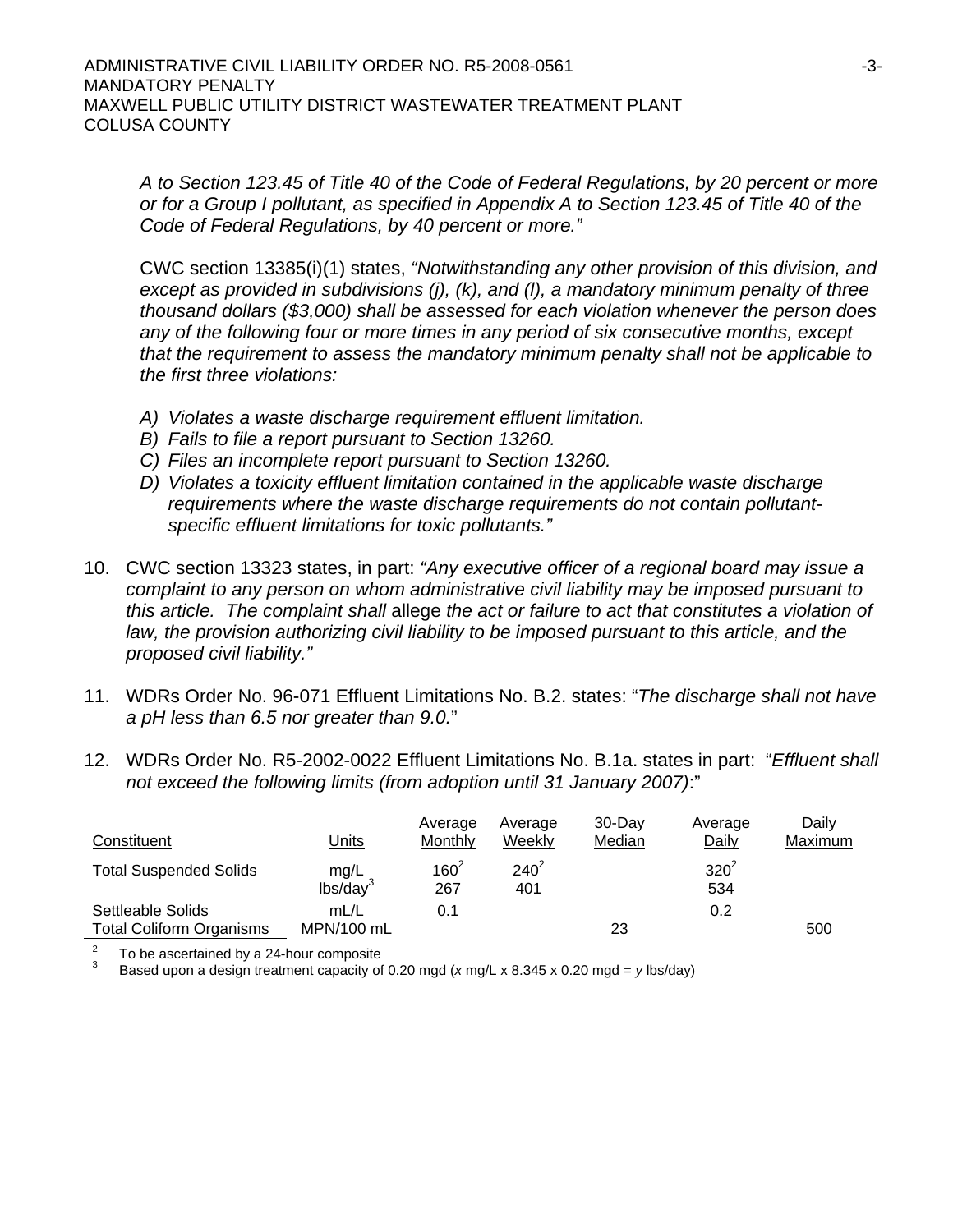| Constituents                   | Units  | Average<br>Monthly | Average<br>4-Day | Average<br>Daily | Average<br>1-Hour |
|--------------------------------|--------|--------------------|------------------|------------------|-------------------|
| <b>Total Residual Chlorine</b> | mg/L   | 0.010              | 0.011            | 0.012            | 0.019             |
|                                | lb/day | 0.017              | 0.018            | 0.020            | 0.032             |

1 Based upon a design treatment capacity of 0.20 mgd (*x* mg/L x 8.345 x 0.20 mgd = *y* lbs/day

## 13. WDRs Order No. R5-2002-0022 Effluent Limitations No. B.1b. states in part: "*Effluent shall not exceed the following limits (after 31 January 2007)*:"

| Constituent                     | Units                | Average<br>Monthly | Average<br>Weekly | 7-Dav<br>Median | Average<br>Daily | Daily<br>Maximum |
|---------------------------------|----------------------|--------------------|-------------------|-----------------|------------------|------------------|
| BOD <sup>1</sup>                | mg/L                 | 10 <sup>2</sup>    | $15^2$            |                 | $20^2$           |                  |
|                                 | lbs/day <sup>3</sup> |                    | 25                |                 | 33               |                  |
| <b>Total Suspended Solids</b>   | mg/L                 | $10^2$             | $15^{2}$          |                 | $20^2$           |                  |
|                                 | lbs/day              |                    | 25                |                 | 33               |                  |
| <b>Total Coliform Organisms</b> | MPN/100 mL           |                    |                   | 2.2             | $-$              | $23^{4}$         |
| Turbidity                       | NTU                  |                    |                   |                 | ⌒                | $5^5$            |

1 5-day, 20°C biochemical oxygen demand (BOD)

To be ascertained by a 24-hour composite<br>3 Based upon a design treatment capacity of 0.20 mgd (x mg/L x 8.345 x 0.20 mgd = y lbs/day)<br>4 The total coliform organisms concentration shall not exceed 23 MPN/100 mL more than o sample shall exceed a concentration of 240 MPN/100 mL.<br>
<sup>5</sup> The turbidity shall not exceed 5 NTLL more than 5 percent to

 The turbidity shall not exceed 5 NTU more than 5 percent of the time within a 24-hour period. At no time shall the turbidity exceed 10 NTU.

|              |                             |                    | Averag           |                     |                   |  |
|--------------|-----------------------------|--------------------|------------------|---------------------|-------------------|--|
| Constituents | Units                       | Average<br>Monthly | Average<br>4-Dav | е<br>Daily          | Average<br>1-Hour |  |
| Ammonia      | mg/L<br>lb/day <sup>2</sup> | Attachment B       | Attachment C     | $\sim$ $\sim$<br>-- | Attachment D      |  |

1 Based upon a design treatment capacity of 0.20 mgd (*x* mg/L x 8.345 x 0.20 mgd = *y* lbs/day 2

 The mass limit (lb/day) for ammonia shall be equal to the concentration limit (from Attachments) multiplied by the design flow of 0.20 mgd and the unit conversion factor of 8.345 (see footnote 1 for equation).

- 14. WDRs Order No. R5-2002-0022 Effluent Limitations No. B.4. states: "*The discharge shall not have a pH less than 6.5 nor greater than 8.5.*"
- 15. TSO No. R5-2007-0073 (effective 22 June 2007) Provision No. 2 includes, in part, the following effluent limitations:

"*The following interim effluent limitations shall be effective until 18 May 2010 or when the Discharger is able to come into full compliance with Order No. R5-2002-0022, whichever is earlier:"* 

| Constituent                     | Jnits      | Average<br>Monthly       | Average<br>Weekly | 30-Dav<br>Median | Average<br><b>Daily</b>  | Daily<br>Maximum |
|---------------------------------|------------|--------------------------|-------------------|------------------|--------------------------|------------------|
|                                 |            |                          |                   |                  |                          |                  |
| <b>Total Coliform Organisms</b> | MPN/100 mL | $\overline{\phantom{m}}$ | $\sim$ $\sim$     |                  | $\overline{\phantom{m}}$ | 500              |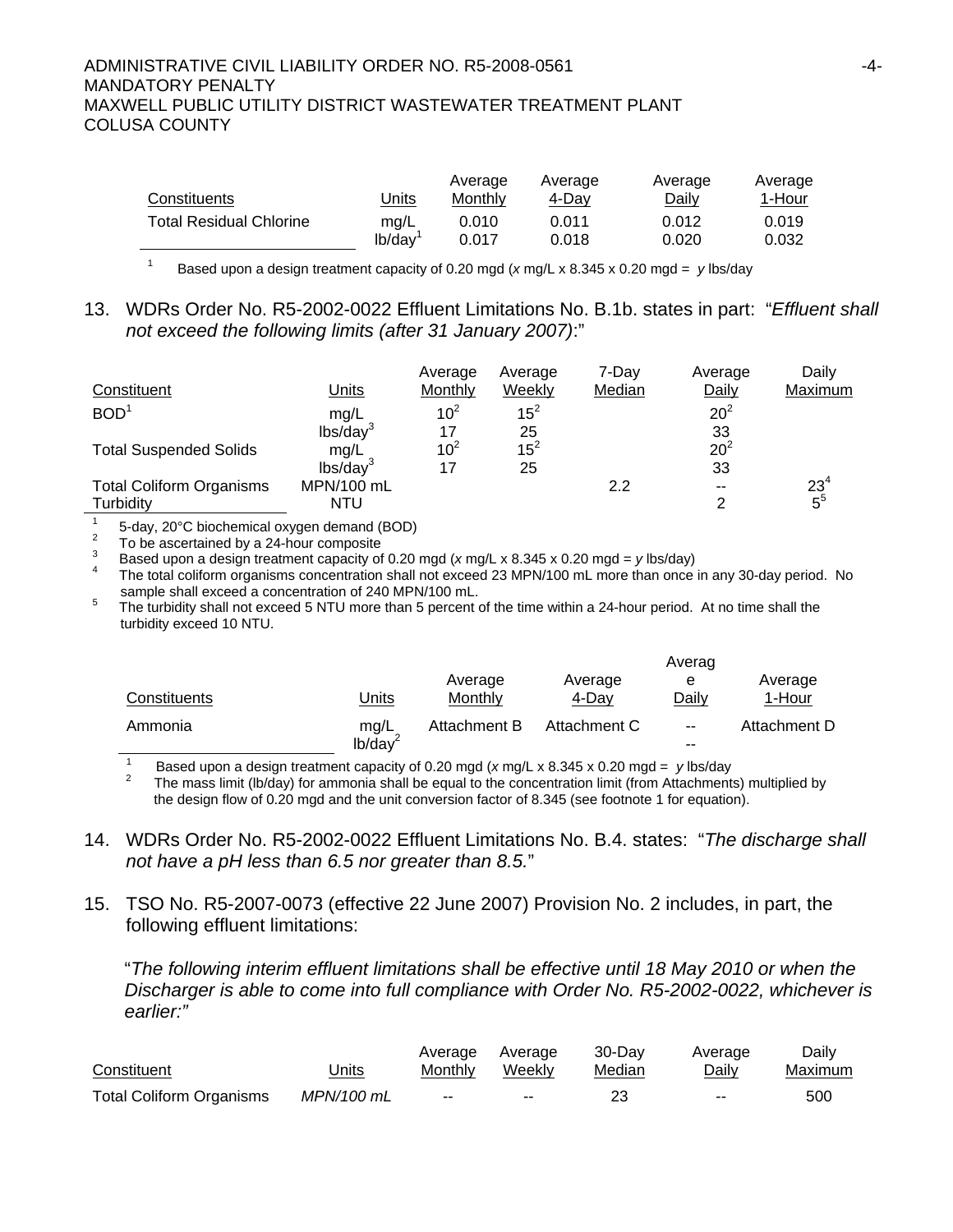ADMINISTRATIVE CIVIL LIABILITY ORDER NO. R5-2008-0561 -5- MANDATORY PENALTY MAXWELL PUBLIC UTILITY DISTRICT WASTEWATER TREATMENT PLANT COLUSA COUNTY

- 16. According to the Discharger's self-monitoring reports, the Discharger committed two hundred thirty-four (234) serious Group I violations of the above effluent limitations contained in Order Nos. 96-071, R5-2002-0022, and R5-2007-0073 during the period beginning 1 January 2000 and ending 30 April 2008. The violations are defined as serious because measured concentrations of Group I constituents exceeded maximum prescribed levels by more than 40 percent on these occasions. The mandatory minimum penalty for these serious violations is **seven hundred two thousand dollars (\$702,000)**.
- 17. According to the Discharger's self-monitoring reports, the Discharger committed one hundred eighty-three (183) serious violations of the above effluent limitations for Group II constituents contained in Order Nos. 96-071, R5-2002-0022, and R5-2007-0073 during the period beginning 1 January 2000 and ending 30 April 2008. The violations are defined as serious because measured concentrations of Group II constituents exceeded maximum prescribed levels by more than 20 percent on these occasions. The mandatory minimum penalty for these serious violations is **five hundred forty-nine thousand dollars (\$549,000)**.
- 18. According to the Discharger's self-monitoring reports, the Discharger committed one hundred thirty-four (134) non-serious violations of the above effluent limitations contained in Order Nos. 96-071, R5-2002-0022, and R5-2007-0073 during the period beginning 1 January 2000 and ending 30 April 2008. One hundred twenty-two (122) of the nonserious violations are subject to mandatory penalties under CWC section 13385(i)(1) because these violations were preceded by three or more similar violations within a sixmonth period. The mandatory minimum penalty for these non-serious violations is **three hundred sixty-six thousand dollars (\$366,000).**
- 19. The total amount of the mandatory penalties assessed for the cited effluent violations is **one million six hundred and seventeen thousand dollars (\$1,617,000).** A detailed list of the cited effluent violations is included in Attachment A, a part of this Order.
- 20. CWC section 13385 (k) states:

*"(1) In lieu of assessing all or a portion of the mandatory minimum penalties pursuant to subdivisions (h) and (i) against a publicly owned treatment works serving a small community, the state board or the regional board may elect to require the publicly owned treatment works to spend an equivalent amount towards the completion of a compliance project proposed by the publicly owned treatment works, if the state board or the regional board finds all of the following:* 

*(A) The compliance project is designed to correct the violations within five years.* 

*(B) The compliance project is in accordance with the enforcement policy of the state board, excluding any provision in the policy that is inconsistent with this section.*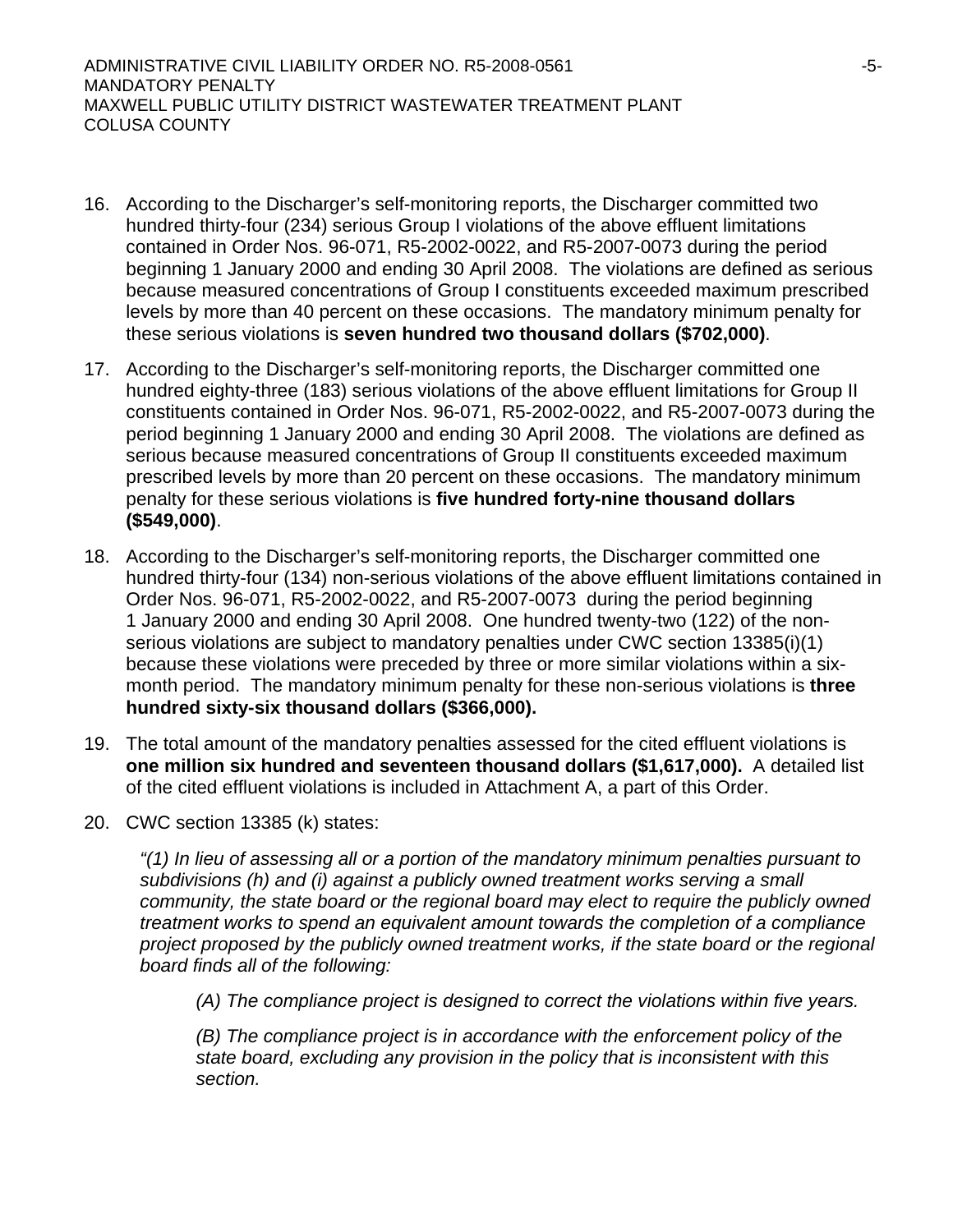ADMINISTRATIVE CIVIL LIABILITY ORDER NO. R5-2008-0561 -6- MANDATORY PENALTY MAXWELL PUBLIC UTILITY DISTRICT WASTEWATER TREATMENT PLANT COLUSA COUNTY

> *(C) The publicly owned treatment works has prepared a financing plan to complete the compliance project.*

*(2) For the purposes of this subdivision, "a publicly owned treatment works serving a small community" means a publicly owned treatment works serving a population of 10,000 persons or fewer or a rural county, with a financial hardship as determined by the state board after considering such factors as median income of the residents, rate of unemployment, or low population density in the service area of the publicly owned treatment works.* 

- 21. Staff at the State Water Resources Control Board prepared a memorandum dated 6 March 2008, which determined that the Maxwell Public Utilities District Wastewater Treatment Plant is a publicly owned treatment works serving a small community within the meaning of CWC section 13385(k)(2). On 4 August 2008, the Executive Director of the State Water Board confirmed that determination.
- 22. The Discharger is in the process of spending an estimated \$8,141,000 on the construction of a new wastewater treatment plant, which will meet permitted effluent limitations, thereby correcting the violations that led to the assessment of the ACL penalty. Of this amount, \$2,000,000 of revenue is from a grant and cannot be used to offset the mandatory minimum penalties. The new plant will consist of improvements to the existing mechanical headworks, installation of a second aeration lagoon, installation of constructed wetlands after the oxidation ponds, construction of a pump station to move effluent to a storage pond located at the land application site, and installation of a SCADA system to monitor plant processes and performance. The discharger will construct a new irrigation system for land application of treated effluent at an agricultural parcel. On 11 January 2008, the General Manager submitted a detailed outline of the project, the construction schedule, and a listing of project costs. This project outline is incorporated into this Order by reference. When the compliance project is completed, the Discharger will have expended in excess of the mandatory minimum penalties that have been assessed pursuant to CWC sections 13385(h) and (i).
- 23. The Central Valley Water Board finds that the Compliance Project has been designed to correct the violations that have led to the issuance of this Administrative Civil Liability Order within five years, that the project is in accordance with the enforcement policy of the State Water Board, and that the Discharger has developed an appropriate financing plan to complete the project.
- 24. On 15 March 2007, the Central Valley Water Board explicitly delegated to the Executive Officer the authority to issue orders to assess administrative civil liability where the matter is not contested by the discharger. (Resolution R5-2007-0009).
- 25. Issuance of this Administrative Civil Liability Order to enforce CWC Division 7, Chapter 5.5 is exempt from the provisions of the California Environmental Quality Act (Pub. Resources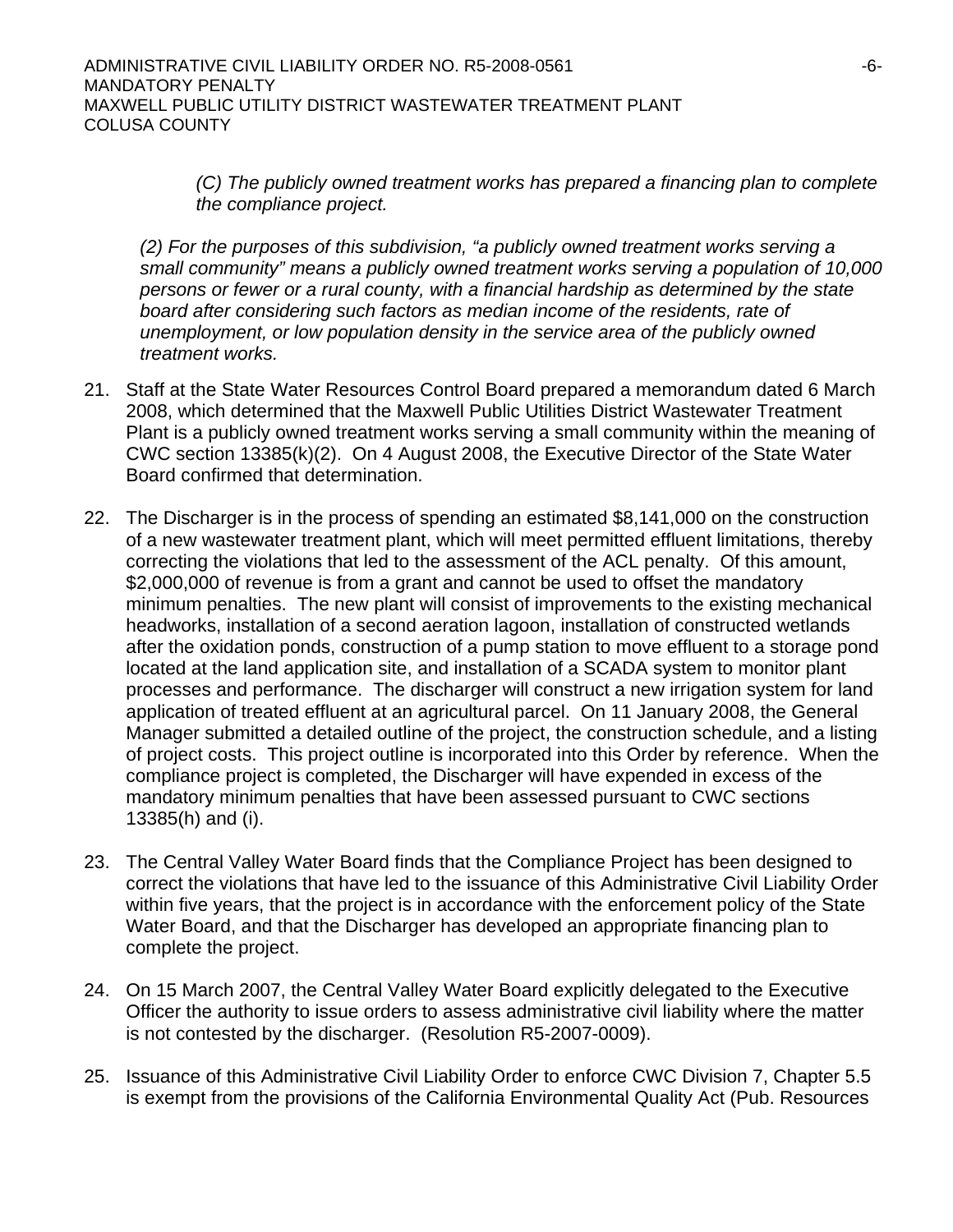Code section 21000 et seq.), in accordance with California Code of Regulations, title 14, section 15321(a)(2).

26. Any person affected by this action of the Central Valley Water Board may petition the State Water Board to review the action in accordance with CWC section 13320 and California Code of Regulations, title 23, section 2050. The petition must be received by the State Water Board, Office of Chief Counsel, P.O. Box 100, Sacramento, 95812 within 30 days of the date of that this tentative Order becomes final. This tentative Order is set to become final on 12 September 2008. Copies of the law and regulations applicable to filing petitions are available at http://www.waterboards.ca.gov/public\_notices/petitions/water\_quality/ and also will be provided upon request.

**IT IS HEREBY ORDERED** pursuant to California Water Code sections 13385(a), (h), (i), and (k), and Resolution R5-2007-0009, that Administrative Civil Liability Complaint No. R5-2003-0505 is rescinded and:

- 1. The Maxwell Public Utilities District, its agents, successors and assigns, shall be assessed an Administrative Civil Liability in the amount of **one million six hundred and seventeen thousand dollars (\$1,617,000)**.
- 2. The entire \$1,617,000 penalty shall be deemed satisfied by the Central Valley Water Board through the completion of the compliance project if the Discharger complies with the following time schedule to complete its compliance project:

| <b>Task</b>                                                              | Compliance Date |
|--------------------------------------------------------------------------|-----------------|
| Complete Construction of the Land Application Wastewater Treatment Plant | 31 January 2010 |
| Full Operation of the Land Application Wastewater Treatment Plant        | 18 May 2010     |
| Submit final documentation of Compliance Project costs                   | 31 August 2010  |

- 3. A progress report shall be submitted on or before each of the above compliance dates. The report shall describe the work undertaken to comply with this Order.
- 4. The Executive Officer may extend the abovementioned deadlines if the Discharger demonstrates that unforeseeable contingencies have created delays, provided that the Discharger continues to undertake all appropriate measures to meet the deadlines. The discharger shall make any deadline extension request in writing. Under no circumstances may the completion of the Compliance Project extend past five (5) years from the issuance of this Order.
- 5. The Discharger must obtain explicit approval from the Executive Officer for any significant departures from the project outline submitted by the General Manager on 11 January 2008. Failure to obtain approval for any significant departures will result in the assessment of the full amount of the suspended mandatory minimum penalty.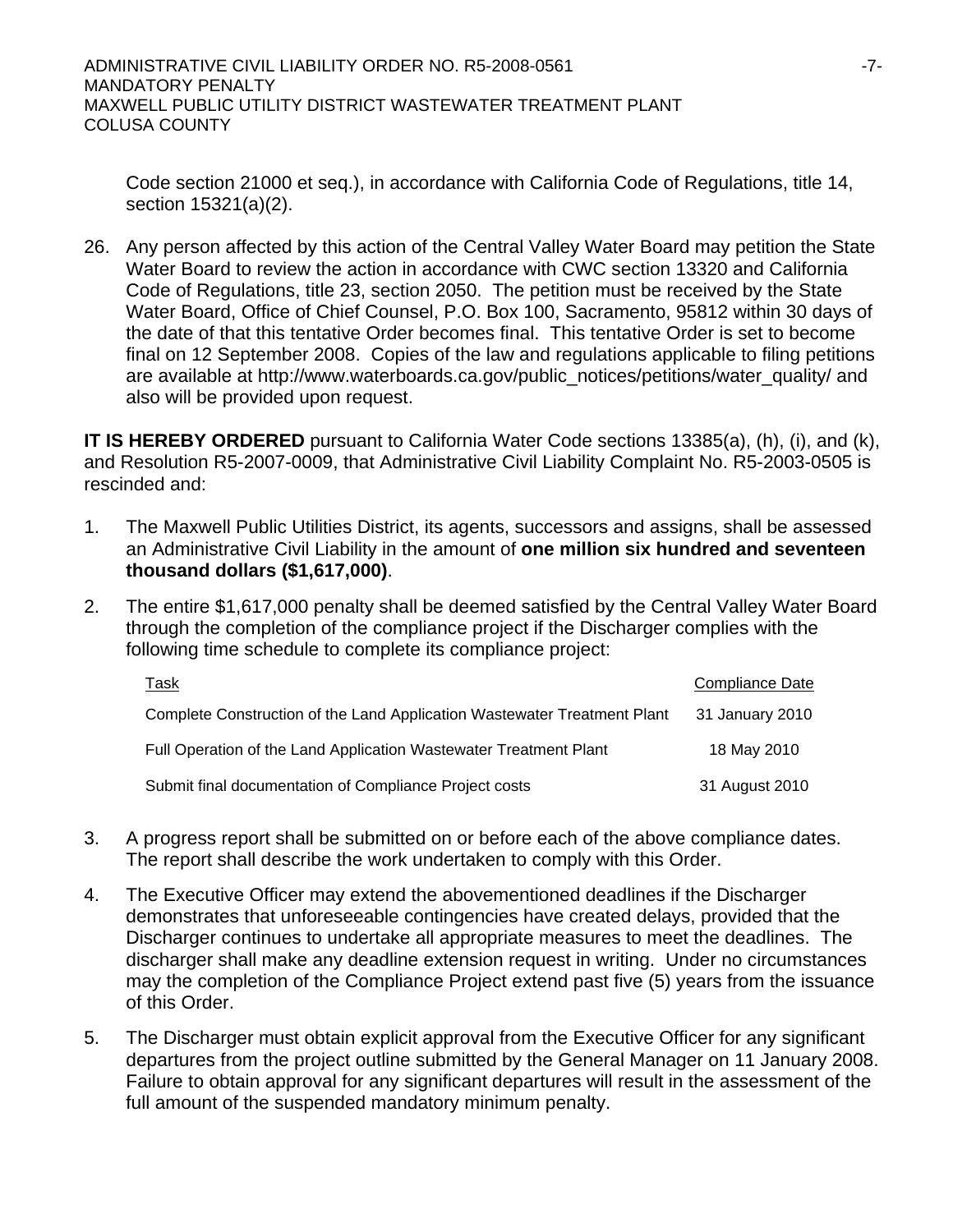ADMINISTRATIVE CIVIL LIABILITY ORDER NO. R5-2008-0561 -8- MANDATORY PENALTY MAXWELL PUBLIC UTILITY DISTRICT WASTEWATER TREATMENT PLANT COLUSA COUNTY

6. If, in the judgment of the Executive Officer, the Discharger fails to complete the compliance project in accordance with the specified time schedule or fails to construct the compliance project in accordance with the project outline submitted by the General Manager on 11 January 2008 without obtaining Central Valley Water Board approval, the suspended mandatory minimum penalty **(\$1,617,000)** must be paid within 30 days of notification by the Executive Officer of such failure.

PAMELA CREEDON, Executive Officer

18 September 2008

Attachment A: Record of Violations BLH: 09/18/08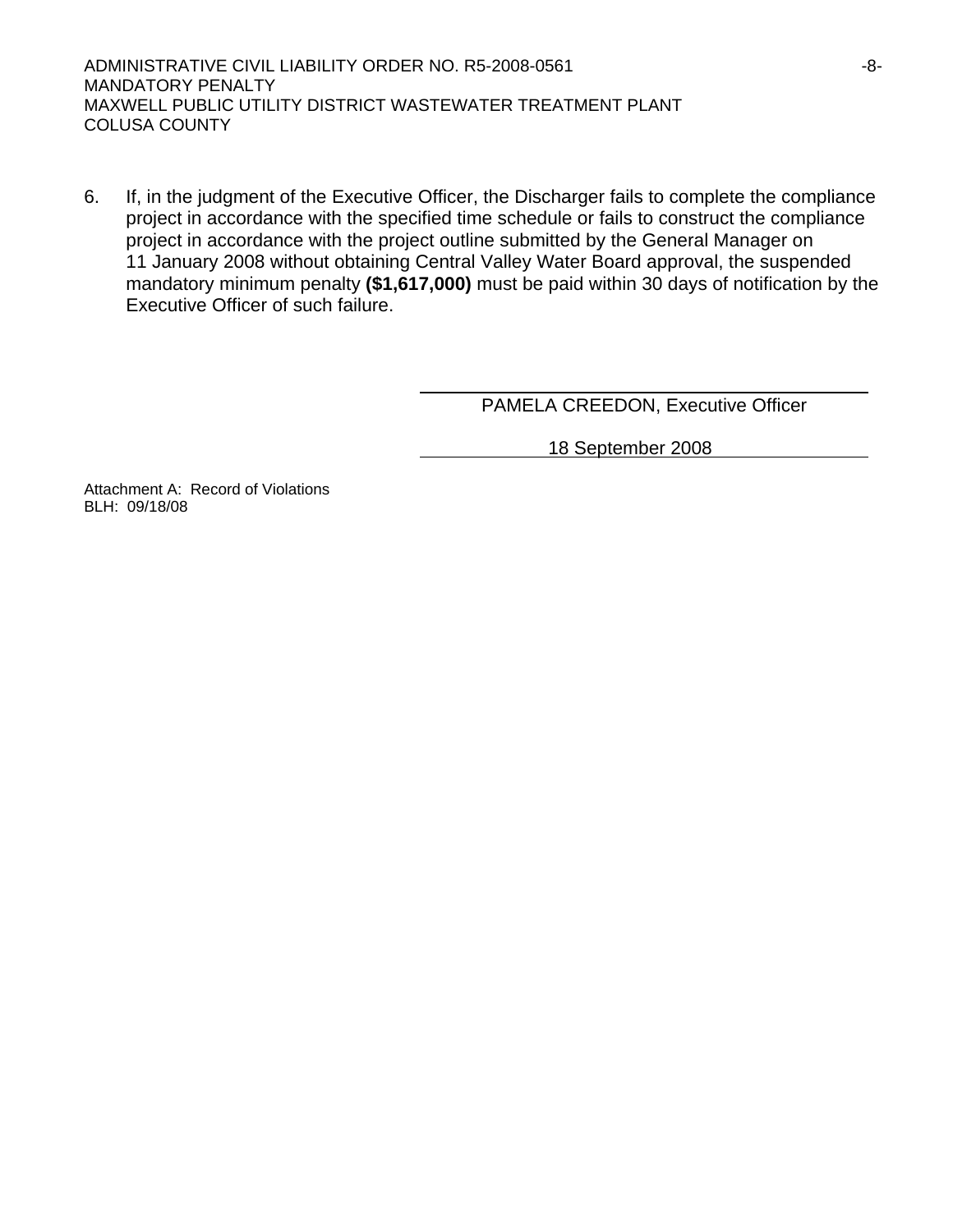### ATTACHMENT A ADMINISTRATIVE CIVIL LIABILITY ORDER NO. R5-2008-0561

### **Maxwell Public Utility District Wastewater Treatment Plant**

RECORD OF VIOLATIONS (1 January 2000 – 30 April 2008) MANDATORY PENALTIES (Data reported under Monitoring and Reporting Program Nos. 96-071 and R5-2002-0022)

|                | Date      | <b>Violation Type</b> | <b>Units</b> | Limit | Measured       | Period Type   | *Flow Rate | Remarks                 |
|----------------|-----------|-----------------------|--------------|-------|----------------|---------------|------------|-------------------------|
| 1              | 14-Jul-01 | pH                    | pH Unit      | 6.5   | 4.1            | Daily         |            | 3                       |
| $\overline{c}$ | 26-Jul-01 | pH                    | pH Unit      | 6.5   | 3.5            | Daily         |            | $\sqrt{3}$              |
| 3              | 2-Apr-02  | Chlorine              | mg/L         | 0.019 | $\mathbf{2}$   | 1-hr Average  |            | $\overline{c}$          |
| 4              | 2-Apr-02  | Chlorine              | lbs/day      | 0.032 | 1.5            | 1-hr Average  | 0.11       | $\overline{c}$          |
| 5              | 3-Apr-02  | Chlorine              | mg/L         | 0.019 | 2.2            | 1-hr Average  |            | $\overline{2}$          |
| 6              | 3-Apr-02  | Chlorine              | lbs/day      | 0.032 | 1.7            | 1-hr Average  | 0.1        | $\overline{2}$          |
| $\overline{7}$ | 4-Apr-02  | Chlorine              | mg/L         | 0.019 | $\overline{2}$ | 1-hr Average  |            | $\overline{2}$          |
| 8              | 4-Apr-02  | Chlorine              | lbs/day      | 0.032 | 1.5            | 1-hr Average  | 0.1        | $\overline{2}$          |
| 9              | 4-Apr-02  | Chlorine              | mg/L         | 0.011 | 2.07           | 4-day Average |            | $\overline{2}$          |
| 10             | 4-Apr-02  | Chlorine              | lbs/day      | 0.018 | 1.55           | 4-day Average | 0.1        | $\overline{2}$          |
| 11             | 5-Apr-02  | Chlorine              | mg/L         | 0.019 | 2.2            | 1-hr Average  |            | $\overline{2}$          |
| 12             | 5-Apr-02  | Chlorine              | lbs/day      | 0.032 | 1.47           | 1-hr Average  | 0.1        | $\overline{2}$          |
| 13             | 8-Apr-02  | Chlorine              | mg/L         | 0.019 | 1.5            | 1-hr Average  |            | $\overline{2}$          |
| 14             | 8-Apr-02  | Chlorine              | lbs/day      | 0.032 | 1.13           | 1-hr Average  | 0.1        | $\overline{2}$          |
| 15             | 8-Apr-02  | Chlorine              | mg/L         | 0.011 | 1.85           | 4-day Average |            | $\overline{c}$          |
| 16             | 8-Apr-02  | Chlorine              | lbs/day      | 0.018 | 1.3            | 4-day Average | 0.1        | $\overline{c}$          |
| 17             | 9-Apr-02  | Chlorine              | mg/L         | 0.019 | 1.8            | 1-hr Average  | 0.1        | $\overline{c}$          |
| 18             | 9-Apr-02  | Chlorine              | lbs/day      | 0.032 | 1.05           | 1-hr Average  | 0.1        | $\overline{2}$          |
| 19             | 10-Apr-02 | Chlorine              | mg/L         | 0.019 | $\mathbf{2}$   | 1-hr Average  |            | $\overline{2}$          |
| 20             | 10-Apr-02 | Chlorine              | lbs/day      | 0.032 | 1.5            | 1-hr Average  | 0.09       | $\overline{2}$          |
| 21             | 11-Apr-02 | Chlorine              | mg/L         | 0.019 | 2.2            | 1-hr Average  |            | $\overline{2}$          |
| 22             | 11-Apr-02 | Chlorine              | lbs/day      | 0.032 | 1.65           | 1-hr Average  | 0.1        | $\overline{2}$          |
| 23             | 11-Apr-02 | Coliform              | MPN/100 mL   | 500   | 1600           | Daily         |            | $\overline{\mathbf{4}}$ |
| 24             | 12-Apr-02 | Chlorine              | mg/L         | 0.019 | 2.2            | 1-hr Average  |            | $\overline{2}$          |
| 25             | 12-Apr-02 | Chlorine              | lbs/day      | 0.032 | 1.65           | 1-hr Average  | 0.1        | $\overline{c}$          |
| 26             | 12-Apr-02 | Chlorine              | mg/L         | 0.011 | 2.05           | 4-day Average |            | $\overline{2}$          |
| 27             | 12-Apr-02 | Chlorine              | lbs/day      | 0.018 | 1.46           | 4-day Average | 0.1        | $\overline{2}$          |
| 28             | 15-Apr-02 | Chlorine              | mg/L         | 0.019 | >2.5           | 1-hr Average  |            | $\overline{2}$          |
| 29             | 15-Apr-02 | Chlorine              | lbs/day      | 0.032 | 1.04           | 1-hr Average  | 0.1        | $\overline{2}$          |
| 30             | 16-Apr-02 | Chlorine              | mg/L         | 0.019 | >2.5           | 1-hr Average  |            | $\overline{\mathbf{c}}$ |
| 31             | 16-Apr-02 | Chlorine              | lbs/day      | 0.032 | 1.46           | 1-hr Average  | 0.1        | $\overline{\mathbf{c}}$ |
| 32             | 16-Apr-02 | Chlorine              | mg/L         | 0.011 | 2.5            | 4-day Average |            | $\overline{\mathbf{c}}$ |
| 33             | 16-Apr-02 | Chlorine              | lbs/day      | 0.018 | 0.626          | 4-day Average | 0.1        | $\overline{c}$          |
| 34             | 16-Apr-02 | Coliform              | MPN/100 mL   | 500   | 1600           | Daily         |            | 4                       |
| 35             | 17-Apr-07 | Chlorine              | mg/L         | 0.019 | >2.5           | 1-hr Average  |            | $\overline{c}$          |
| 36             | 17-Apr-02 | Chlorine              | lbs/day      | 0.032 | 1.67           | 1-hr Average  | 0.1        | $\overline{2}$          |
| 37             | 18-Apr-02 | Chlorine              | mg/L         | 0.019 | >2.5           | 1-hr Average  |            | $\overline{2}$          |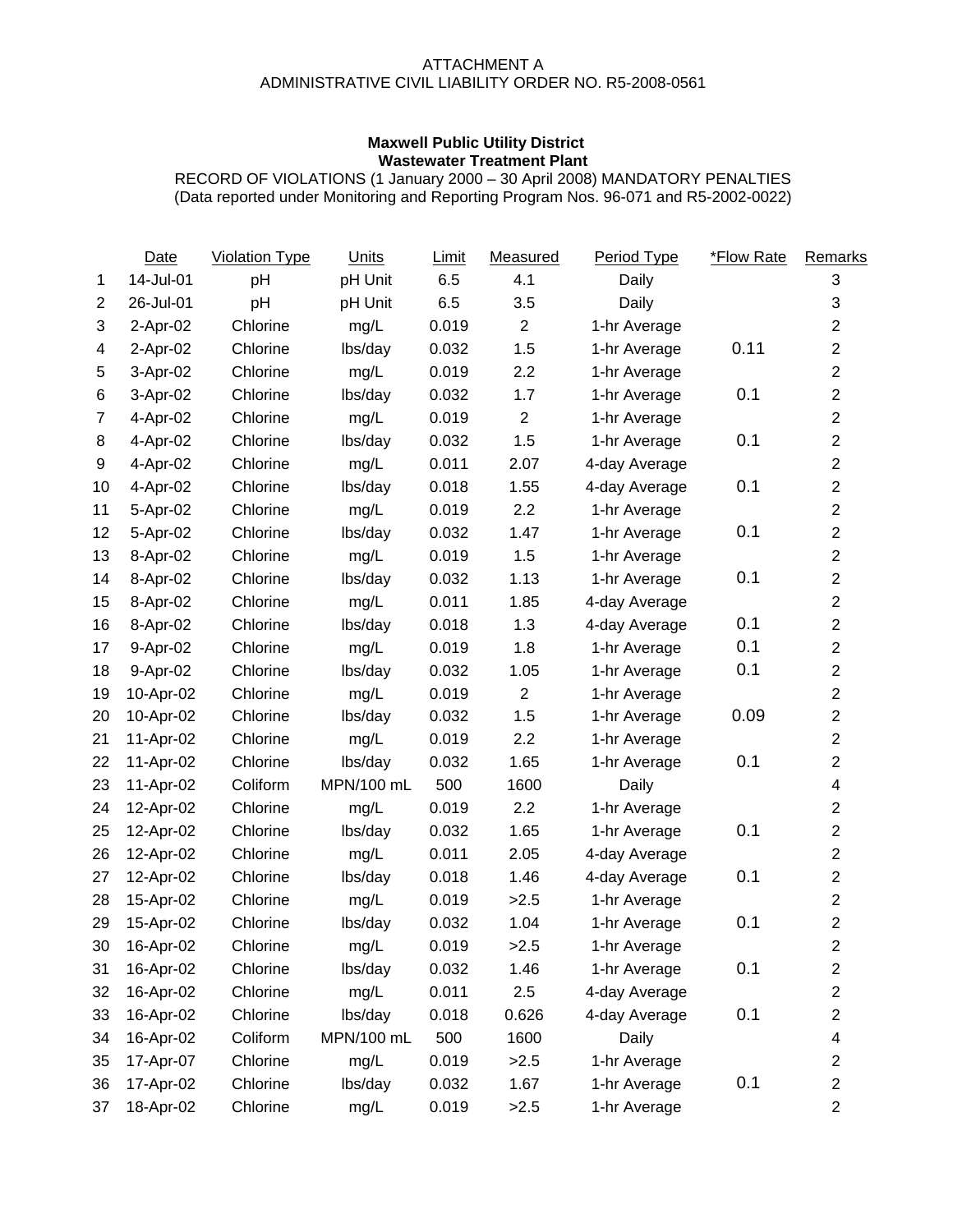#### ATTACHMENT A -2- ADMINISTRATIVE CIVIL LIABILITY ORDER NO. R5-2008-0561 MANDATORY PENALTY MAXWELL PUBLIC UTILITY DISTRICT WASTEWATER TREATMENT PLANT COLUSA COUNTY

|    | Date       | <b>Violation Type</b> | <b>Units</b> | Limit | Measured | Period Type   | *Flow Rate | Remarks                 |
|----|------------|-----------------------|--------------|-------|----------|---------------|------------|-------------------------|
| 38 | 18-Apr-02  | Chlorine              | lbs/day      | 0.032 | 1.46     | 1-hr Average  | 0.1        | 2                       |
| 39 | 18-Apr-02  | Coliform              | MPN/100 mL   | 500   | 1600     | Daily         |            | 4                       |
| 40 | 19-Apr-02  | Chlorine              | mg/L         | 0.019 | >2.5     | 1-hr Average  |            | $\overline{2}$          |
| 41 | 19-Apr-02  | Chlorine              | lbs/day      | 0.032 | 1.25     | 1-hr Average  | 0.1        | $\overline{2}$          |
| 42 | 20-Apr-02  | Chlorine              | mg/L         | 0.011 | 2.5      | 4-day Average |            | $\overline{2}$          |
| 43 | 20-Apr-02  | Chlorine              | lbs/day      | 0.018 | 1.46     | 4-day Average | 0.09       | $\overline{2}$          |
| 44 | 22-Apr-02  | Chlorine              | mg/L         | 0.019 | >2.5     | 1-hr Average  |            | $\overline{2}$          |
| 45 | 22-Apr-02  | Chlorine              | lbs/day      | 0.032 | 1.88     | 1-hr Average  | 0.09       | $\overline{2}$          |
| 46 | 23-Apr-02  | Chlorine              | mg/L         | 0.019 | >2.5     | 1-hr Average  |            | $\overline{2}$          |
| 47 | 23-Apr-02  | Chlorine              | lbs/day      | 0.032 | 1.67     | 1-hr Average  | 0.09       | $\overline{2}$          |
| 48 | 24-Apr-02  | Chlorine              | mg/L         | 0.019 | >2.5     | 1-hr Average  |            | $\overline{2}$          |
| 49 | 24-Apr-02  | Chlorine              | lbs/day      | 0.032 | 1.7      | 1-hr Average  | 0.09       | $\overline{c}$          |
| 50 | 24-Apr-02  | Chlorine              | mg/L         | 0.011 | 2.5      | 4-day Average |            | $\overline{2}$          |
| 51 | 24-Apr-02  | Chlorine              | lbs/day      | 0.018 | 1.74     | 4-day Average | 0.09       | $\overline{2}$          |
| 52 | 25-Apr-02  | Chlorine              | mg/L         | 0.019 | >2.5     | 1-hr Average  |            | $\overline{2}$          |
| 53 | 25-Apr-02  | Chlorine              | lbs/day      | 0.032 | 1.67     | 1-hr Average  | 0.09       | $\overline{2}$          |
| 54 | 26-Apr-02  | Chlorine              | mg/L         | 0.019 | >2.5     | 1-hr Average  |            | $\overline{2}$          |
| 55 | 26-Apr-02  | Chlorine              | lbs/day      | 0.032 | 1.67     | 1-hr Average  | 0.09       | $\overline{2}$          |
| 56 | 28-Apr-02  | Chlorine              | mg/L         | 0.011 | 2.5      | 4-day Average |            | $\overline{2}$          |
| 57 | 28-Apr-02  | Chlorine              | lbs/day      | 0.018 | 1.67     | 4-day Average | 0.09       | $\overline{2}$          |
| 58 | 29-Apr-02  | Chlorine              | mg/L         | 0.019 | >2.5     | 1-hr Average  |            | $\overline{2}$          |
| 59 | 29-Apr-02  | Chlorine              | lbs/day      | 0.032 | 2.09     | 1-hr Average  | 0.09       | $\overline{2}$          |
| 60 | 30-Apr-02  | Chlorine              | mg/L         | 0.019 | >2.5     | 1-hr Average  |            | $\overline{2}$          |
| 61 | 30-Apr-02  | Chlorine              | lbs/day      | 0.032 | 1.88     | 1-hr Average  | 0.09       | $\overline{2}$          |
| 62 | 30-Apr-02  | Coliform              | MPN/100 mL   | 23    | 300      | 30-Day Median |            | 4                       |
| 63 | $1-May-02$ | Chlorine              | mg/L         | 0.019 | >2.5     | 1-hr Average  |            | $\overline{c}$          |
| 64 | $1-May-02$ | Chlorine              | lbs/day      | 0.032 | 1.88     | 1-hr Average  | 0.09       | $\overline{c}$          |
| 65 | 2-May-02   | Chlorine              | mg/L         | 0.019 | >2.5     | 1-hr Average  |            | $\overline{2}$          |
| 66 | 2-May-02   | Chlorine              | lbs/day      | 0.032 | 1.67     | 1-hr Average  | 0.09       | $\overline{2}$          |
| 67 | 3-May-02   | Chlorine              | mg/L         | 0.019 | >2.5     | 1-hr Average  |            | 2                       |
| 68 | 3-May-02   | Chlorine              | lbs/day      | 0.032 | 1.46     | 1-hr Average  | 0.09       | $\overline{c}$          |
| 69 | 4-May-02   | Chlorine              | mg/L         | 0.019 | >2.5     | 1-hr Average  |            | 2                       |
| 70 | 4-May-02   | Chlorine              | lbs/day      | 0.032 | 1.88     | 1-hr Average  | 0.09       | 2                       |
| 71 | 4-May-02   | Chlorine              | mg/L         | 0.011 | >2.5     | 4-day Average |            | 2                       |
| 72 | 4-May-02   | Chlorine              | lbs/day      | 0.018 | 1.72     | 4-day Average | 0.09       | $\overline{c}$          |
| 73 | 5-May-02   | Chlorine              | mg/L         | 0.019 | >2.5     | 1-hr Average  |            | 2                       |
| 74 | 5-May-02   | Chlorine              | lbs/day      | 0.032 | 1.88     | 1-hr Average  | 0.08       | $\overline{\mathbf{c}}$ |
| 75 | 6-May-02   | Chlorine              | mg/L         | 0.019 | >2.5     | 1-hr Average  |            | $\overline{c}$          |
| 76 | 6-May-02   | Chlorine              | lbs/day      | 0.032 | 1.67     | 1-hr Average  | 0.08       | 2                       |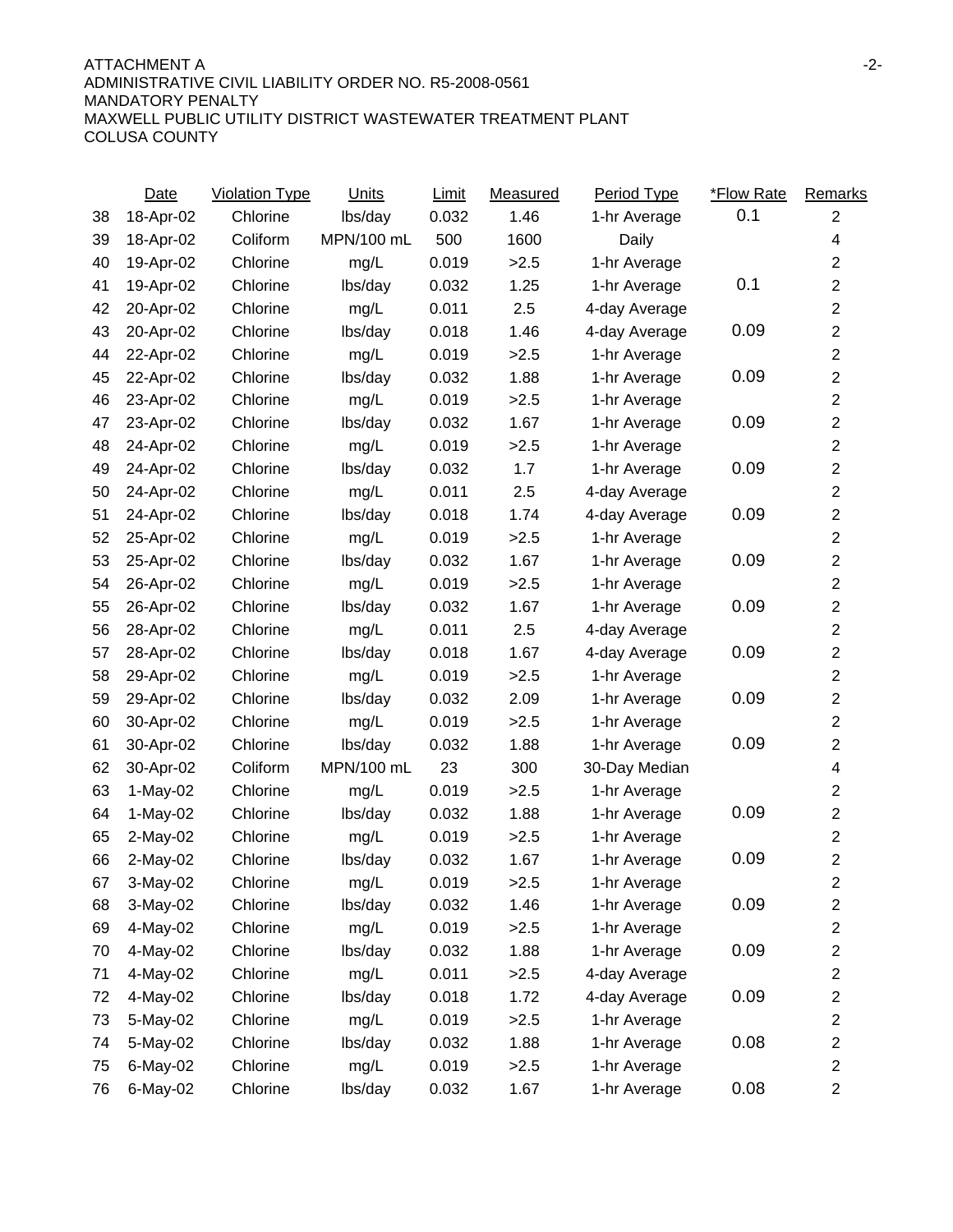|     | Date          | <b>Violation Type</b> | Units   | Limit | Measured | Period Type   | *Flow Rate | Remarks                 |
|-----|---------------|-----------------------|---------|-------|----------|---------------|------------|-------------------------|
| 77  | 7-May-02      | Chlorine              | mg/L    | 0.019 | >2.5     | 1-hr Average  |            | $\overline{2}$          |
| 78  | 7-May-02      | Chlorine              | lbs/day | 0.032 | 1.25     | 1-hr Average  | 0.08       | $\overline{c}$          |
| 79  | 8-May-02      | Chlorine              | mg/L    | 0.019 | >2.5     | 1-hr Average  |            | $\overline{2}$          |
| 80  | 8-May-02      | Chlorine              | lbs/day | 0.032 | 0.63     | 1-hr Average  | 0.08       | $\overline{c}$          |
| 81  | 8-May-02      | Chlorine              | mg/L    | 0.011 | >2.5     | 4-day Average |            | $\overline{c}$          |
| 82  | 8-May-02      | Chlorine              | lbs/day | 0.018 | 1.36     | 4-day Average | 0.08       | $\overline{c}$          |
| 83  | 9-May-02      | Chlorine              | mg/L    | 0.019 | >2.5     | 1-hr Average  |            | $\overline{c}$          |
| 84  | 9-May-02      | Chlorine              | lbs/day | 0.032 | 1.67     | 1-hr Average  | 0.08       | $\overline{c}$          |
| 85  | 10-May-02     | Chlorine              | mg/L    | 0.019 | >2.5     | 1-hr Average  |            | $\overline{c}$          |
| 86  | 10-May-02     | Chlorine              | lbs/day | 0.032 | 1.46     | 1-hr Average  | 0.08       | $\overline{c}$          |
| 87  | 11-May-02     | Chlorine              | mg/L    | 0.019 | >2.5     | 1-hr Average  |            | $\overline{c}$          |
| 88  | 11-May-02     | Chlorine              | lbs/day | 0.032 | 1.25     | 1-hr Average  | 0.08       | $\overline{c}$          |
| 89  | 12-May-02     | Chlorine              | mg/L    | 0.019 | >2.5     | 1-hr Average  |            | $\overline{c}$          |
| 90  | 12-May-02     | Chlorine              | lbs/day | 0.032 | 1.88     | 1-hr Average  | 0.08       | $\overline{c}$          |
| 91  | 12-May-02     | Chlorine              | mg/L    | 0.011 | >2.5     | 4-day Average |            | $\overline{c}$          |
| 92  | 12-May-02     | Chlorine              | lbs/day | 0.018 | 1.56     | 4-day Average | 0.08       | $\overline{c}$          |
| 93  | 13-May-02     | Chlorine              | mg/L    | 0.019 | >2.5     | 1-hr Average  |            | $\overline{c}$          |
| 94  | 13-May-02     | Chlorine              | lbs/day | 0.032 | 1.67     | 1-hr Average  | 0.08       | $\overline{c}$          |
| 95  | 14-May-02     | Chlorine              | mg/L    | 0.019 | >2.5     | 1-hr Average  |            | $\overline{2}$          |
| 96  | 14-May-02     | Chlorine              | lbs/day | 0.032 | 1.67     | 1-hr Average  | 0.08       | $\overline{c}$          |
| 97  | 15-May-02     | Chlorine              | mg/L    | 0.019 | >2.5     | 1-hr Average  |            | $\overline{c}$          |
| 98  | 15-May-02     | Chlorine              | lbs/day | 0.032 | 2.09     | 1-hr Average  | 0.08       | $\overline{c}$          |
| 99  | 16-May-02     | Chlorine              | mg/L    | 0.019 | >2.5     | 1-hr Average  |            | $\overline{2}$          |
| 100 | 16-May-02     | Chlorine              | lbs/day | 0.032 | 1.67     | 1-hr Average  | 0.08       | $\overline{c}$          |
| 101 | 16-May-02     | Chlorine              | mg/L    | 0.011 | >2.5     | 4-day Average |            | $\overline{c}$          |
| 102 | 16-May-02     | Chlorine              | lbs/day | 0.018 | 1.77     | 4-day Average | 0.08       | $\overline{c}$          |
| 103 | 17-May-02     | Chlorine              | mg/L    | 0.019 | >2.5     | 1-hr Average  |            | $\overline{c}$          |
| 104 | 17-May-02     | Chlorine              | lbs/day | 0.032 | 1.88     | 1-hr Average  | 0.09       | $\overline{c}$          |
| 105 | 18-May-02     | Chlorine              | mg/L    | 0.019 | >2.5     | 1-hr Average  |            | $\overline{2}$          |
|     | 106 18-May-02 | Chlorine              | lbs/day | 0.032 | 1.46     | 1-hr Average  | 0.09       | $\overline{2}$          |
|     | 107 19-May-02 | Chlorine              | mg/L    | 0.019 | >2.5     | 1-hr Average  |            | $\overline{2}$          |
|     | 108 19-May-02 | Chlorine              | lbs/day | 0.032 | 3.55     | 1-hr Average  | 0.1        | $\overline{\mathbf{c}}$ |
|     | 109 20-May-02 | Chlorine              | mg/L    | 0.019 | >2.5     | 1-hr Average  |            | $\overline{c}$          |
|     | 110 20-May-02 | Chlorine              | lbs/day | 0.032 | 4.38     | 1-hr Average  | 0.12       | $\overline{\mathbf{c}}$ |
| 111 | 20-May-02     | Chlorine              | mg/L    | 0.011 | >2.5     | 4-day Average |            | $\overline{c}$          |
|     | 112 20-May-02 | Chlorine              | lbs/day | 0.018 | 2.82     | 4-day Average | 0.12       | $\overline{\mathbf{c}}$ |
|     | 113 21-May-02 | Chlorine              | mg/L    | 0.032 | >2.5     | 1-hr Average  |            | $\overline{c}$          |
|     | 114 21-May-02 | Chlorine              | lbs/day | 0.019 | 3.34     | 1-hr Average  | 0.12       | $\overline{\mathbf{c}}$ |
|     | 115 22-May-02 | Chlorine              | mg/L    | 0.032 | >2.5     | 1-hr Average  |            | $\overline{\mathbf{c}}$ |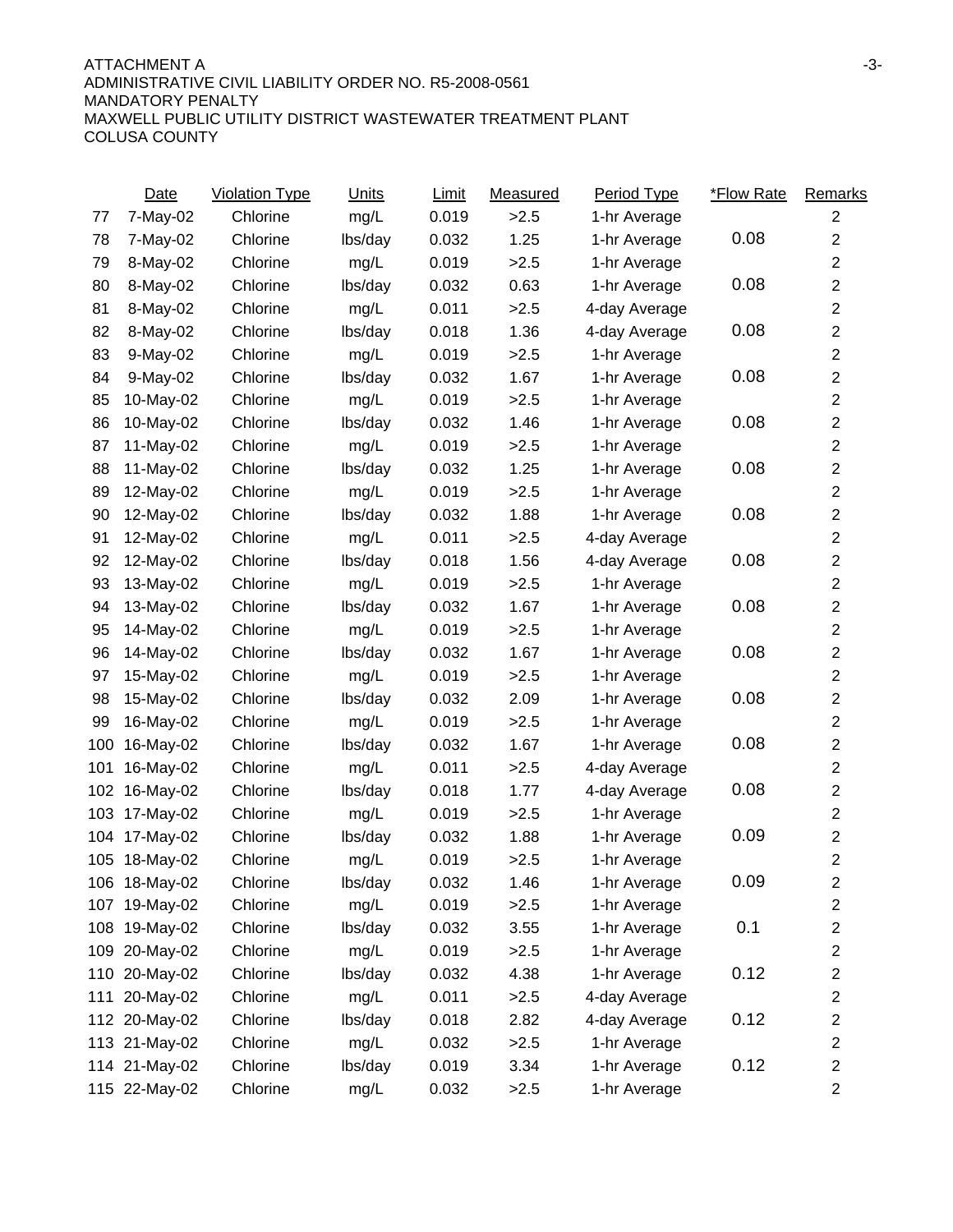### ATTACHMENT A -4- ADMINISTRATIVE CIVIL LIABILITY ORDER NO. R5-2008-0561 MANDATORY PENALTY MAXWELL PUBLIC UTILITY DISTRICT WASTEWATER TREATMENT PLANT COLUSA COUNTY

|     | Date          | <b>Violation Type</b> | <b>Units</b> | Limit | Measured | <b>Period Type</b> | *Flow Rate | Remarks                 |
|-----|---------------|-----------------------|--------------|-------|----------|--------------------|------------|-------------------------|
|     | 116 22-May-02 | Chlorine              | lbs/day      | 0.032 | 2.5      | 1-hr Average       | 0.12       | $\overline{2}$          |
| 117 | 23-May-02     | Chlorine              | mg/L         | 0.019 | >2.5     | 1-hr Average       |            | $\overline{2}$          |
|     | 118 23-May-02 | Chlorine              | lbs/day      | 0.032 | 1.88     | 1-hr Average       | 0.12       | $\boldsymbol{2}$        |
|     | 119 24-May-02 | Chlorine              | mg/L         | 0.019 | >2.5     | 1-hr Average       |            | $\boldsymbol{2}$        |
|     | 120 24-May-02 | Chlorine              | lbs/day      | 0.032 | 2.09     | 1-hr Average       | 0.12       | $\overline{2}$          |
| 121 | 24-May-02     | Chlorine              | mg/L         | 0.011 | >2.5     | 4-day Average      |            | $\overline{2}$          |
|     | 122 24-May-02 | Chlorine              | lbs/day      | 0.018 | 2.45     | 4-day Average      | 0.12       | $\overline{2}$          |
|     | 123 25-May-02 | Chlorine              | mg/L         | 0.032 | >2.5     | 1-hr Average       |            | $\boldsymbol{2}$        |
|     | 124 25-May-02 | Chlorine              | lbs/day      | 0.019 | 2.09     | 1-hr Average       | 0.12       | $\boldsymbol{2}$        |
|     | 125 26-May-02 | Chlorine              | mg/L         | 0.032 | >2.5     | 1-hr Average       |            | $\boldsymbol{2}$        |
| 126 | 26-May-02     | Chlorine              | lbs/day      | 0.032 | 2.09     | 1-hr Average       | 0.12       | $\boldsymbol{2}$        |
| 127 | 27-May-02     | Chlorine              | mg/L         | 0.019 | >2.5     | 1-hr Average       |            | $\boldsymbol{2}$        |
| 128 | 27-May-02     | Chlorine              | lbs/day      | 0.032 | 1.88     | 1-hr Average       | 0.12       | $\boldsymbol{2}$        |
| 129 | 28-May-02     | Chlorine              | mg/L         | 0.019 | >2.5     | 1-hr Average       |            | $\boldsymbol{2}$        |
| 130 | 28-May-02     | Chlorine              | lbs/day      | 0.032 | 2.29     | 1-hr Average       | 0.12       | $\boldsymbol{2}$        |
| 131 | 28-May-02     | Chlorine              | mg/L         | 0.011 | >2.5     | 4-day Average      |            | $\overline{2}$          |
|     | 132 28-May-02 | Chlorine              | lbs/day      | 0.018 | 2.09     | 4-day Average      | 0.12       | $\boldsymbol{2}$        |
|     | 133 29-May-02 | Chlorine              | mg/L         | 0.032 | >2.5     | 1-hr Average       |            | $\overline{2}$          |
|     | 134 29-May-02 | Chlorine              | lbs/day      | 0.019 | 2.5      | 1-hr Average       | 0.12       | $\overline{2}$          |
| 135 | 30-May-02     | Chlorine              | mg/L         | 0.032 | >2.5     | 1-hr Average       |            | $\boldsymbol{2}$        |
| 136 | 30-May-02     | Chlorine              | lbs/day      | 0.019 | 2.5      | 1-hr Average       | 0.12       | $\overline{\mathbf{c}}$ |
| 137 | 31-May-02     | Chlorine              | mg/L         | 0.032 | >2.5     | 1-hr Average       |            | $\overline{2}$          |
| 138 | 31-May-02     | Chlorine              | lbs/day      | 0.032 | 2.29     | 1-hr Average       | 0.12       | $\overline{2}$          |
| 139 | 1-Jun-02      | Chlorine              | mg/L         | 0.019 | >2.5     | 1-hr Average       |            | $\boldsymbol{2}$        |
| 140 | 1-Jun-02      | Chlorine              | lbs/day      | 0.032 | 0.188    | 1-hr Average       | 0.12       | $\boldsymbol{2}$        |
| 141 | 2-Jun-02      | Chlorine              | mg/L         | 0.019 | >2.5     | 1-hr Average       |            | $\overline{2}$          |
| 142 | 2-Jun-02      | Chlorine              | lbs/day      | 0.032 | 2.09     | 1-hr Average       | 0.12       | $\boldsymbol{2}$        |
| 143 | 3-Jun-02      | Chlorine              | mg/L         | 0.019 | >2.5     | 1-hr Average       |            | $\overline{2}$          |
| 144 | 3-Jun-02      | Chlorine              | mg/L         | 0.032 | 2.09     | 1-hr Average       |            | $\overline{2}$          |
| 145 | $4 - Jun-02$  | Chlorine              | lbs/day      | 0.019 | >2.5     | 1-hr Average       | 0.12       | $\overline{2}$          |
| 146 | 4-Jun-02      | Chlorine              | mg/L         | 0.032 | 1.88     | 1-hr Average       |            | $\overline{c}$          |
| 147 | 4-Jun-02      | Chlorine              | lbs/day      | 0.011 | >2.5     | 4-day Average      | 0.12       | $\overline{c}$          |
| 148 | 4-Jun-02      | Chlorine              | mg/L         | 0.018 | 1.56     | 4-day Average      |            | $\overline{c}$          |
| 149 | 5-Jun-02      | Chlorine              | lbs/day      | 0.019 | >2.5     | 1-hr Average       | 0.12       | $\overline{c}$          |
| 150 | 5-Jun-02      | Chlorine              | mg/L         | 0.032 | 2.09     | 1-hr Average       |            | $\overline{c}$          |
| 151 | 6-Jun-02      | Chlorine              | lbs/day      | 0.019 | >2.5     | 1-hr Average       | 0.12       | $\boldsymbol{2}$        |
| 152 | 6-Jun-02      | Chlorine              | mg/L         | 0.032 | 1.88     | 1-hr Average       |            | $\overline{c}$          |
| 153 | 7-Jun-02      | Chlorine              | lbs/day      | 0.019 | >2.5     | 1-hr Average       | 0.12       | $\overline{c}$          |
| 154 | 7-Jun-02      | Chlorine              | mg/L         | 0.032 | 1.88     | 1-hr Average       |            | $\overline{c}$          |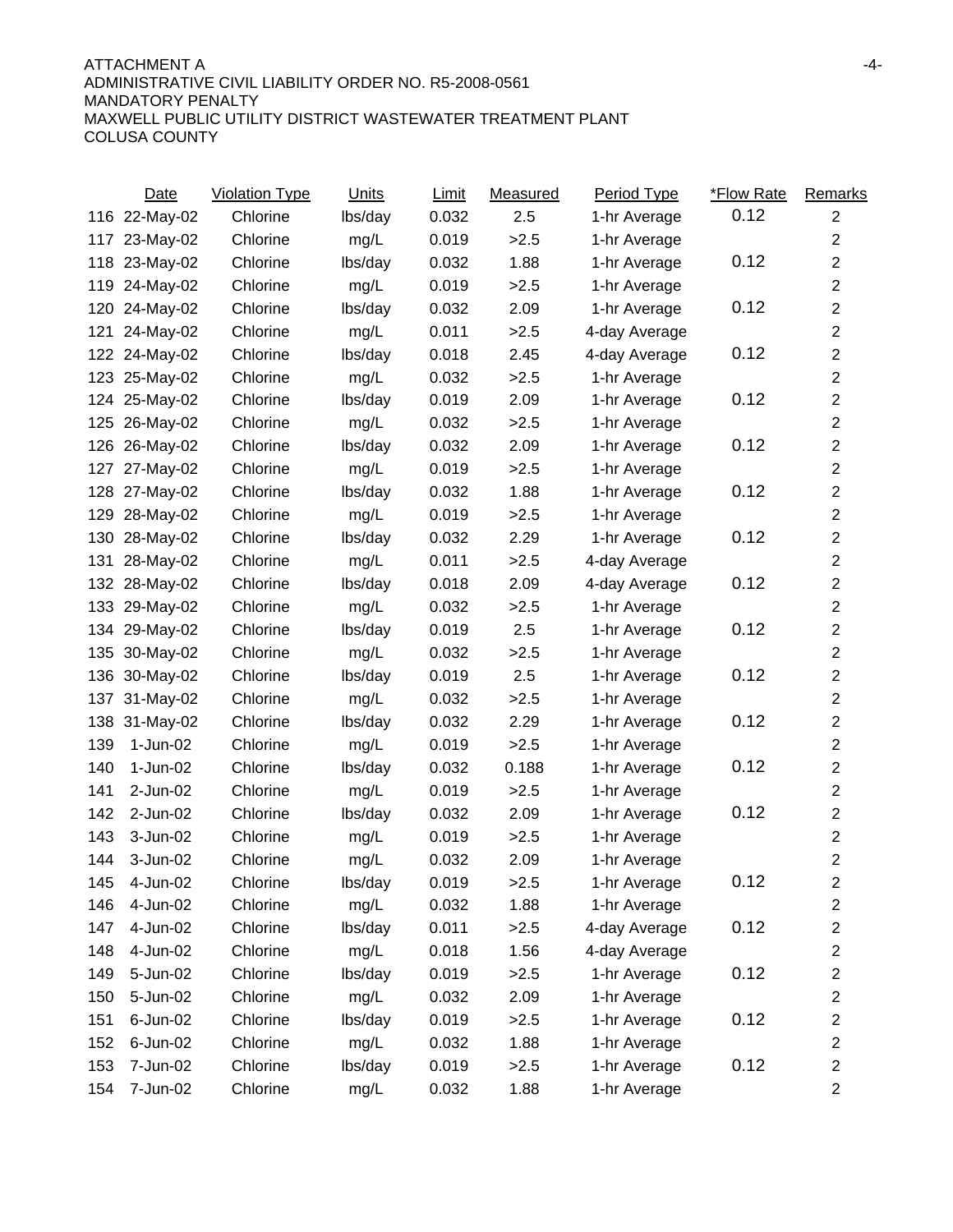|     | Date          | <b>Violation Type</b> | <b>Units</b> | Limit | Measured | <b>Period Type</b> | *Flow Rate | Remarks          |
|-----|---------------|-----------------------|--------------|-------|----------|--------------------|------------|------------------|
| 155 | 8-Jun-02      | Chlorine              | lbs/day      | 0.019 | >2.5     | 1-hr Average       | 0.12       | $\overline{2}$   |
| 156 | 8-Jun-02      | Chlorine              | mg/L         | 0.032 | 1.04     | 1-hr Average       |            | $\overline{2}$   |
| 157 | 8-Jun-02      | Chlorine              | lbs/day      | 0.011 | >2.5     | 4-day Average      | 0.12       | $\boldsymbol{2}$ |
| 158 | 8-Jun-02      | Chlorine              | mg/L         | 0.018 | 1.72     | 4-day Average      |            | $\overline{2}$   |
| 159 | 9-Jun-02      | Chlorine              | lbs/day      | 0.019 | >2.5     | 1-hr Average       | 0.11       | $\overline{2}$   |
| 160 | 9-Jun-02      | Chlorine              | mg/L         | 0.032 | 0.835    | 1-hr Average       |            | $\overline{2}$   |
| 161 | 10-Jun-02     | Chlorine              | lbs/day      | 0.019 | >2.5     | 1-hr Average       | 0.11       | $\overline{2}$   |
| 162 | 10-Jun-02     | Chlorine              | mg/L         | 0.032 | 1.46     | 1-hr Average       |            | $\boldsymbol{2}$ |
| 163 | 11-Jun-02     | Chlorine              | lbs/day      | 0.019 | >2.5     | 1-hr Average       | 0.11       | $\boldsymbol{2}$ |
| 164 | 11-Jun-02     | Chlorine              | mg/L         | 0.032 | 2.09     | 1-hr Average       |            | $\boldsymbol{2}$ |
| 165 | 12-Jun-02     | Chlorine              | lbs/day      | 0.019 | >2.5     | 1-hr Average       | 0.11       | $\overline{2}$   |
| 166 | 12-Jun-02     | Chlorine              | mg/L         | 0.032 | 2.5      | 1-hr Average       |            | $\boldsymbol{2}$ |
| 167 | 12-Jun-02     | Chlorine              | lbs/day      | 0.011 | >2.5     | 4-day Average      | 0.11       | $\boldsymbol{2}$ |
| 168 | 12-Jun-02     | Chlorine              | mg/L         | 0.018 | 1.72     | 4-day Average      |            | $\mathbf 2$      |
| 169 | 13-Jun-02     | Chlorine              | lbs/day      | 0.019 | >2.5     | 1-hr Average       | 0.11       | $\overline{2}$   |
| 170 | 13-Jun-02     | Chlorine              | mg/L         | 0.032 | 2.09     | 1-hr Average       |            | $\overline{2}$   |
| 171 | 14-Jun-02     | Chlorine              | lbs/day      | 0.019 | >2.5     | 1-hr Average       | 0.11       | $\overline{c}$   |
| 172 | 14-Jun-02     | Chlorine              | mg/L         | 0.032 | 2.09     | 1-hr Average       |            | $\overline{2}$   |
| 173 | 15-Jun-02     | Chlorine              | lbs/day      | 0.019 | >2.5     | 1-hr Average       | 0.11       | $\overline{2}$   |
| 174 | 15-Jun-02     | Chlorine              | mg/L         | 0.032 | 2.09     | 1-hr Average       |            | $\overline{2}$   |
| 175 | 16-Jun-02     | Chlorine              | lbs/day      | 0.019 | >2.5     | 1-hr Average       | 0.11       | $\mathbf 2$      |
| 176 | 16-Jun-02     | Chlorine              | mg/L         | 0.032 | 2.09     | 1-hr Average       |            | $\overline{2}$   |
| 177 | 16-Jun-02     | Chlorine              | lbs/day      | 0.011 | >2.5     | 4-day Average      | 0.11       | $\boldsymbol{2}$ |
| 178 | 16-Jun-02     | Chlorine              | mg/L         | 0.018 | 2.09     | 4-day Average      |            | $\boldsymbol{2}$ |
| 179 | 17-Jun-02     | Chlorine              | lbs/day      | 0.019 | >2.5     | 1-hr Average       | 0.1        | $\overline{2}$   |
| 180 | 17-Jun-02     | Chlorine              | mg/L         | 0.032 | 2.09     | 1-hr Average       |            | $\overline{2}$   |
| 181 | 18-Jun-02     | Chlorine              | lbs/day      | 0.019 | >2.5     | 1-hr Average       | 0.1        | $\boldsymbol{2}$ |
| 182 | 18-Jun-02     | Chlorine              | mg/L         | 0.032 | 2.09     | 1-hr Average       |            | $\overline{2}$   |
| 183 | 19-Jun-02     | Chlorine              | mg/L         | 0.019 | >2.5     | 1-hr Average       |            | $\overline{2}$   |
|     | 184 19-Jun-02 | Chlorine              | lbs/day      | 0.032 | 1.67     | 1-hr Average       | 0.1        | $\overline{2}$   |
|     | 185 20-Jun-02 | Chlorine              | mg/L         | 0.019 | >2.5     | 1-hr Average       |            | $\overline{c}$   |
| 186 | 20-Jun-02     | Chlorine              | lbs/day      | 0.032 | 2.09     | 1-hr Average       | 0.1        | $\boldsymbol{2}$ |
| 187 | 20-Jun-02     | Chlorine              | mg/L         | 0.011 | >2.5     | 4-day Average      |            | $\overline{c}$   |
| 188 | 20-Jun-02     | Chlorine              | lbs/day      | 0.018 | 1.98     | 4-day Average      | 0.1        | 2                |
| 189 | 30-Jul-02     | Coliform              | MPN/100 mL   | 23    | 27       | Monthly Median     |            | 4                |
| 190 | 30-Jul-02     | <b>TSS</b>            | mg/L         | 160   | 163      | Monthly            |            | 4                |
| 191 | 31-Aug-02     | <b>TSS</b>            | mg/L         | 160   | 184      | Monthly            |            | 4                |
| 192 | 24-Sep-02     | pH                    | pH unit      | 8.5   | 8.6      | Daily              |            | 4                |
|     | 193 27-Nov-02 | Coliform              | MPN/100 mL   | 500   | 1600     | Daily              |            | 4                |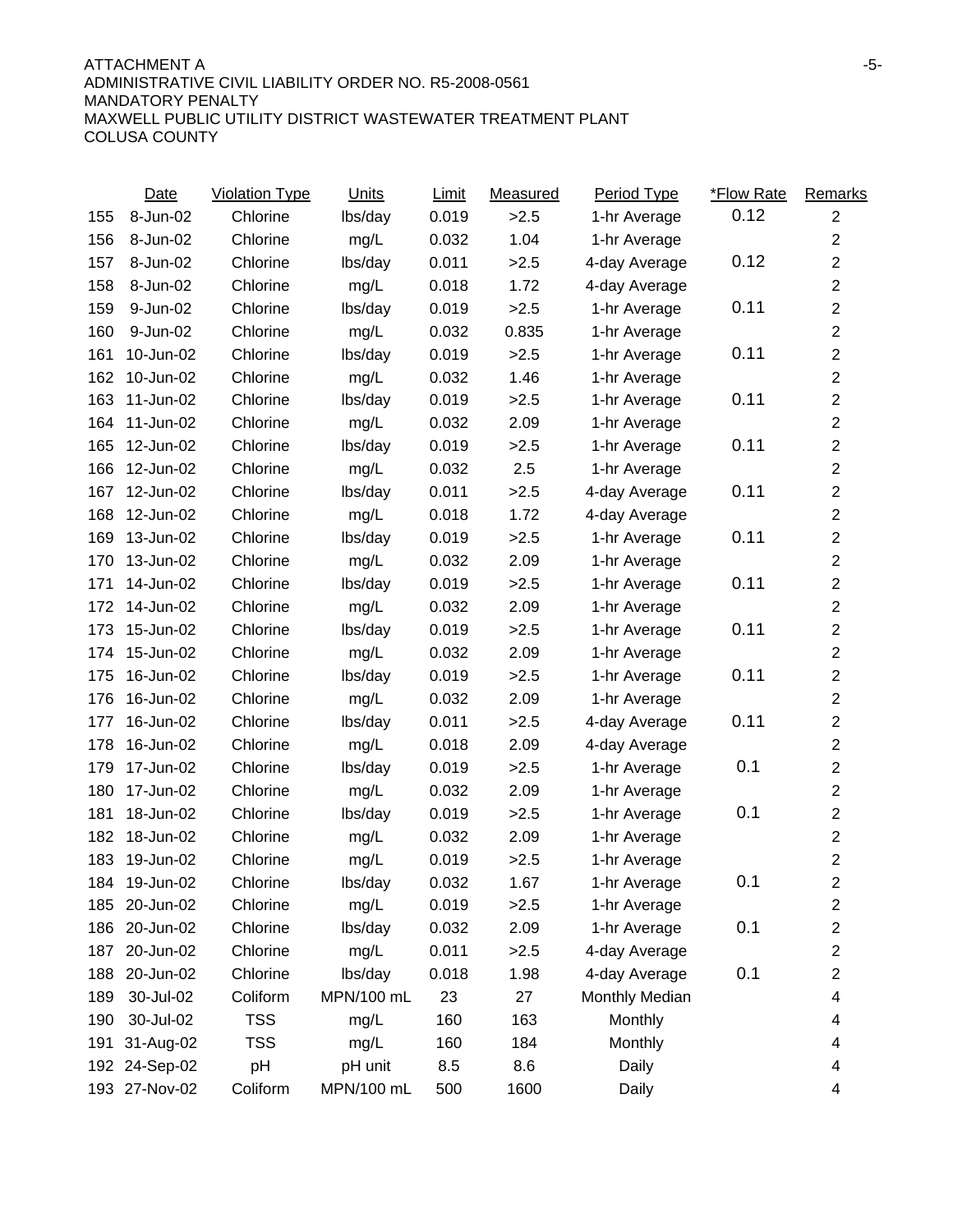### ATTACHMENT A FINISHED AND THE SERVICE OF A SERVICE OF A SERVICE OF A SERVICE OF A SERVICE OF A SERVICE OF A SERVICE OF A SERVICE OF A SERVICE OF A SERVICE OF A SERVICE OF A SERVICE OF A SERVICE OF A SERVICE OF A SERVICE OF ADMINISTRATIVE CIVIL LIABILITY ORDER NO. R5-2008-0561 MANDATORY PENALTY MAXWELL PUBLIC UTILITY DISTRICT WASTEWATER TREATMENT PLANT COLUSA COUNTY

|      | <b>Date</b> | Violation Type | <b>Units</b> | <b>Limit</b>   | Measured | Period Type        | <i><b>*Flow Rate</b></i> | Remarks |
|------|-------------|----------------|--------------|----------------|----------|--------------------|--------------------------|---------|
| 194  | 21-Mar-03   | Coliform       | MPN/100 mL   | 500            | 900      | Daily              |                          | 3       |
| 195  | 25-Mar-03   | Coliform       | MPN/100 mL   | 500            | 900      | Daily              |                          | 3       |
| 196  | 31-Mar-03   | Coliform       | MPN/100 mL   | 23             | 70       | Monthly Median     |                          | 4       |
| 197  | 17-Jul-03   | Coliform       | MPN/100 mL   | 500            | 1600     | Daily              |                          | 4       |
| 198  | 31-Aug-03   | <b>TSS</b>     | mg/L         | 160            | 195      | Monthly            |                          | 1       |
| 199  | 8-Mar-05    | Coliform       | MPN/100 mL   | 500            | 900      | Daily              |                          | 3       |
| 200  | 21-Apr-05   | Sett Slds      | mL/L         | 0.2            | 1.5      | Daily              |                          | 1       |
| 201  | 30-Apr-05   | Sett Slds      | mL/L         | 0.1            | 0.41     | Monthly            |                          | 1       |
| 202  | 14-Jun-06   | Coliform       | MPN/100 mL   | 500            | 900      | Daily              |                          | 3       |
| 203  | 2-Feb-07    | <b>BOD</b>     | lbs/day      | 33             | 38       | Daily              | 0.15                     | 3       |
| 204  | 2-Feb-07    | <b>BOD</b>     | lbs/day      | 25             | 38       | Weekly             | 0.15                     | 1       |
| 205  | 2-Feb-07    | <b>BOD</b>     | mg/L         | 20             | 48       | Daily              |                          | 1       |
| 206  | 2-Feb-07    | <b>BOD</b>     | mg/L         | 15             | 48       | Weekly             |                          | 1       |
| 207  | 2-Feb-07    | <b>TSS</b>     | lbs/day      | 33             | 79       | Daily              | 0.15                     | 1       |
| 208  | 2-Feb-07    | <b>TSS</b>     | lbs/day      | 25             | 79       | Weekly             | 0.15                     | 1       |
| 209  | 2-Feb-07    | <b>TSS</b>     | mg/L         | 20             | 100      | Daily              |                          | 1       |
| 210  | 2-Feb-07    | <b>TSS</b>     | mg/L         | 15             | 100      | Weekly             |                          | 1       |
| 211  | 2-Feb-07    | Turbidity      | <b>NTU</b>   | $\mathbf{2}$   | 71       | Daily              |                          | 1       |
| 212  | 2-Feb-07    | Turbidity      | <b>NTU</b>   | 5              | 71       | <b>Instant Max</b> |                          | 1       |
| 213  | 2-Feb-07    | Turbidity      | <b>NTU</b>   | 10             | 71       | Maximum            |                          | 1       |
| 214  | 9-Feb-07    | <b>BOD</b>     | lbs/day      | 33             | 39       | Daily              | 0.1                      | 4       |
| 215  | 9-Feb-07    | <b>BOD</b>     | lbs/day      | 25             | 39       | Weekly             | 0.1                      | 1       |
| 216  | 9-Feb-07    | <b>BOD</b>     | mg/L         | 20             | 24       | Daily              |                          | 4       |
| 217  | 9-Feb-07    | <b>BOD</b>     | mg/L         | 15             | 24       | Weekly             |                          | 1       |
| 218  | 9-Feb-07    | <b>TSS</b>     | lbs/day      | 33             | 76       | Daily              | 0.1                      | 1       |
| 219  | 9-Feb-07    | <b>TSS</b>     | lbs/day      | 25             | 76       | Weekly             | 0.1                      | 1       |
| 220  | 9-Feb-07    | <b>TSS</b>     | mg/L         | 20             | 47       | Daily              |                          | 1       |
| 221  | 9-Feb-07    | <b>TSS</b>     | mg/L         | 15             | 47       | Weekly             |                          | 1       |
| 222  | 9-Feb-07    | Turbidity      | <b>NTU</b>   | $\overline{2}$ | 26       | Daily              |                          | 1       |
| 223. | 9-Feb-07    | Turbidity      | <b>NTU</b>   | 5              | 26       | <b>Instant Max</b> |                          | 1       |
| 224  | 9-Feb-07    | Turbidity      | <b>NTU</b>   | 10             | 26       | Maximum            |                          | 1       |
| 225  | 16-Feb-07   | <b>BOD</b>     | lbs/day      | 33             | 49       | Daily              | 0.2                      | 1       |
| 226  | 16-Feb-07   | <b>BOD</b>     | lbs/day      | 25             | 49       | Weekly             | 0.2                      | 1       |
| 227  | 16-Feb-07   | <b>BOD</b>     | mg/L         | 20             | 41       | Daily              |                          | 1       |
| 228  | 16-Feb-07   | <b>BOD</b>     | mg/L         | 15             | 41       | Weekly             |                          | 1       |
| 229  | 16-Feb-07   | <b>TSS</b>     | lbs/day      | 33             | 62       | Daily              | 0.2                      |         |
| 230  | 16-Feb-07   | <b>TSS</b>     | lbs/day      | 25             | 62       | Weekly             | 0.2                      |         |
| 231  | 16-Feb-07   | <b>TSS</b>     | mg/L         | 20             | 52       | Daily              |                          | 1       |
| 232  | 16-Feb-07   | <b>TSS</b>     | mg/L         | 15             | 52       | Weekly             |                          | 1       |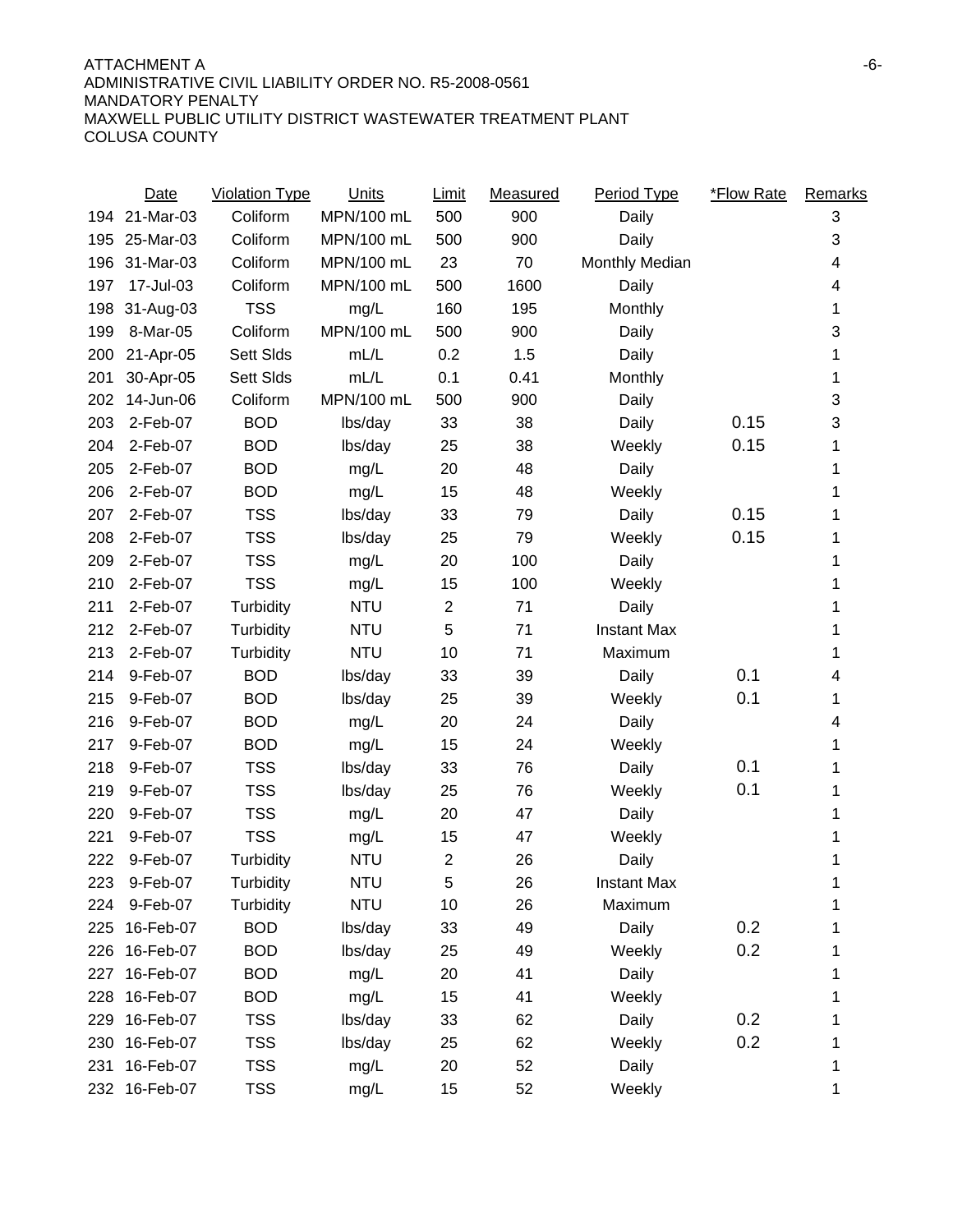### ATTACHMENT A -7- ADMINISTRATIVE CIVIL LIABILITY ORDER NO. R5-2008-0561 MANDATORY PENALTY MAXWELL PUBLIC UTILITY DISTRICT WASTEWATER TREATMENT PLANT COLUSA COUNTY

|     | <b>Date</b>   | <b>Violation Type</b> | <b>Units</b> | Limit          | Measured | <b>Period Type</b> | <b>*Flow Rate</b> | Remarks |
|-----|---------------|-----------------------|--------------|----------------|----------|--------------------|-------------------|---------|
| 233 | 16-Feb-07     | Turbidity             | <b>NTU</b>   | $\overline{2}$ | 36       | Daily              |                   |         |
| 234 | 16-Feb-07     | Turbidity             | <b>NTU</b>   | 5              | 36       | <b>Instant Max</b> |                   | 1       |
| 235 | 16-Feb-07     | Turbidity             | <b>NTU</b>   | 10             | 36       | Maximum            |                   |         |
| 236 | 23-Feb-07     | <b>TSS</b>            | lbs/day      | 33             | 55       | Daily              | 0.13              |         |
| 237 | 23-Feb-07     | <b>TSS</b>            | lbs/day      | 25             | 55       | Weekly             | 0.13              | 1       |
| 238 | 23-Feb-07     | <b>TSS</b>            | mg/L         | 20             | 53       | Daily              |                   |         |
| 239 | 23-Feb-07     | <b>TSS</b>            | mg/L         | 15             | 53       | Weekly             |                   |         |
| 240 | 23-Feb-07     | Turbidity             | <b>NTU</b>   | 2              | 38       | Daily              |                   | 1       |
| 241 | 23-Feb-07     | Turbidity             | <b>NTU</b>   | 5              | 38       | <b>Instant Max</b> |                   |         |
|     | 242 23-Feb-07 | Turbidity             | <b>NTU</b>   | 10             | 38       | Maximum            |                   | 1       |
| 243 | 28-Feb-07     | <b>BOD</b>            | lbs/day      | 17             | 35       | Monthly            | 0.13              | 1       |
| 244 | 28-Feb-07     | <b>BOD</b>            | mg/L         | 10             | 38       | Monthly            |                   | 1       |
| 245 | 28-Feb-07     | <b>TSS</b>            | lbs/day      | 17             | 68       | Monthly            | 0.13              | 1       |
| 246 | 28-Feb-07     | <b>TSS</b>            | mg/L         | 10             | 66       | Monthly            |                   | 1       |
| 247 | 2-Mar-07      | Turbidity             | <b>NTU</b>   | 2              | 13       | Daily Ave          |                   | 1       |
| 248 | 2-Mar-07      | Turbidity             | <b>NTU</b>   | 5              | 13       | Max                |                   | 1       |
| 249 | 5-Mar-07      | Turbidity             | <b>NTU</b>   | $\overline{2}$ | 25       | Daily Ave          |                   | 1       |
| 250 | 5-Mar-07      | Turbidity             | <b>NTU</b>   | 5              | 25       | Max                |                   | 1       |
| 251 | 6-Mar-07      | Turbidity             | <b>NTU</b>   | 2              | 71       | Daily Ave          |                   | 1       |
| 252 | 6-Mar-07      | Turbidity             | <b>NTU</b>   | 5              | 71       | Max                |                   | 1       |
| 253 | 9-Mar-07      | pH                    | pH unit      | 8.5            | 9        | Max                |                   | 4       |
| 254 | 9-Mar-07      | <b>TSS</b>            | lbs/day      | 33             | 34       | Daily              | 0.12              | 4       |
| 255 | 9-Mar-07      | <b>TSS</b>            | mg/L         | 20             | 37       | Daily              |                   | 1       |
| 256 | 9-Mar-07      | Turbidity             | <b>NTU</b>   | 2              | 29       | Daily Ave          |                   | 1       |
| 257 | 9-Mar-07      | Turbidity             | <b>NTU</b>   | 5              | 29       | Max                |                   | 1       |
| 258 | 10-Mar-07     | Turbidity             | <b>NTU</b>   | 2              | 39       | Daily Ave          |                   | 1       |
| 259 | 10-Mar-07     | Turbidity             | <b>NTU</b>   | 5              | 39       | Max                |                   | 1       |
| 260 | 11-Mar-07     | Turbidity             | <b>NTU</b>   | 2              | 20       | Daily Ave          |                   | 1       |
| 261 | 11-Mar-07     | Turbidity             | <b>NTU</b>   | 5              | 20       | Max                |                   | 1       |
| 262 | 14-Mar-07     | <b>BOD</b>            | mg/L         | 15             | 22       | Weekly             |                   | 1       |
|     | 263 14-Mar-07 | Coliform              | MPN/100 mL   | 2.2            | 16       | 7-day Median       |                   | 4       |
| 264 | 14-Mar-07     | Coliform              | MPN/100 mL   | 23             | 30       | Max                |                   | 4       |
| 265 | 14-Mar-07     | <b>TSS</b>            | lbs/day      | 25             | 34       | Weekly             | 0.11              | 4       |
| 266 | 14-Mar-07     | <b>TSS</b>            | mg/L         | 15             | 37       | Weekly             |                   | 1       |
| 267 | 14-Mar-07     | Turbidity             | <b>NTU</b>   | 2              | 17       | Daily Ave          |                   | 1       |
| 268 | 14-Mar-07     | Turbidity             | <b>NTU</b>   | 5              | 17       | Max                |                   | 1       |
| 269 | 16-Mar-07     | Coliform              | MPN/100 mL   | 2.2            | 30       | 7-day Median       |                   | 4       |
| 270 | 16-Mar-07     | Coliform              | MPN/100 mL   | 23             | 30       | Max                |                   | 4       |
| 271 | 16-Mar-07     | Turbidity             | <b>NTU</b>   | 2              | 36       | Daily Ave          |                   | 1       |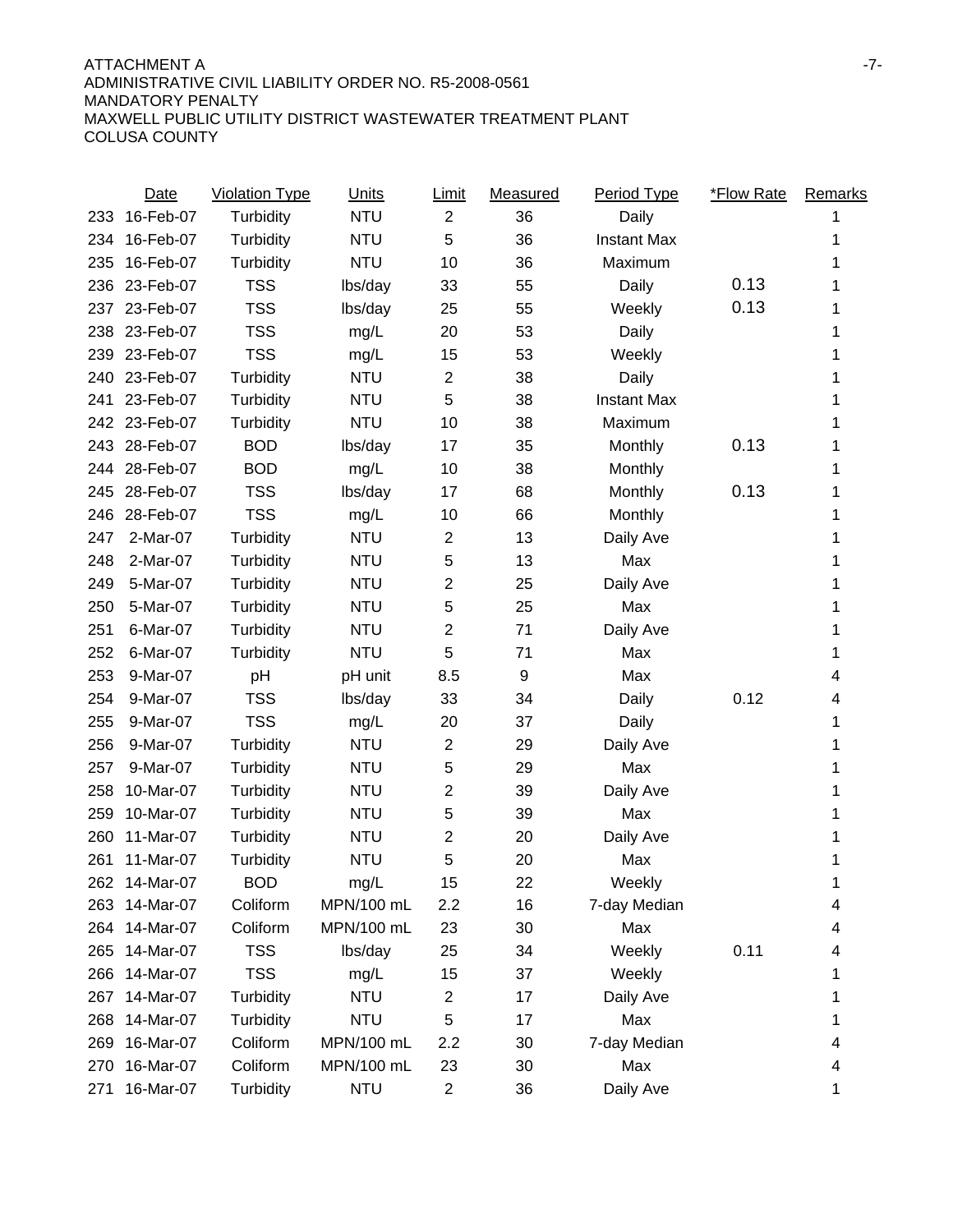|     | <b>Date</b> | <b>Violation Type</b> | <b>Units</b> | <u>Limit</u>   | Measured | Period Type | <b>*Flow Rate</b> | Remarks |
|-----|-------------|-----------------------|--------------|----------------|----------|-------------|-------------------|---------|
| 272 | 16-Mar-07   | Turbidity             | <b>NTU</b>   | 5              | 36       | Max         |                   |         |
| 273 | 17-Mar-07   | Turbidity             | <b>NTU</b>   | $\overline{2}$ | 27       | Daily Ave   |                   | 1       |
| 274 | 17-Mar-07   | Turbidity             | <b>NTU</b>   | 5              | 27       | Max         |                   | 1       |
| 275 | 21-Mar-07   | <b>BOD</b>            | mg/L         | 15             | 18       | Weekly      |                   | 4       |
| 276 | 21-Mar-07   | <b>TSS</b>            | lbs/day      | 25             | 27       | Weekly      | 0.09              | 4       |
| 277 | 21-Mar-07   | <b>TSS</b>            | mg/L         | 20             | 27       | Daily       |                   | 4       |
| 278 | 21-Mar-07   | Turbidity             | <b>NTU</b>   | $\mathbf{2}$   | 24       | Daily Ave   |                   | 1       |
| 279 | 21-Mar-07   | Turbidity             | <b>NTU</b>   | 5              | 24       | Max         |                   | 1       |
| 280 | 23-Mar-07   | <b>BOD</b>            | mg/L         | 20             | 34       | Daily       |                   | 1       |
| 281 | 23-Mar-07   | <b>TSS</b>            | mg/L         | 20             | 31       | Daily       |                   | 1       |
| 282 | 24-Mar-07   | <b>TSS</b>            | mg/L         | 15             | 29       | Weekly      |                   | 1       |
| 283 | 24-Mar-07   | Turbidity             | <b>NTU</b>   | $\overline{2}$ | 26       | Daily Ave   |                   | 1       |
| 284 | 24-Mar-07   | Turbidity             | <b>NTU</b>   | 5              | 26       | Max         |                   | 1       |
| 285 | 25-Mar-07   | Turbidity             | <b>NTU</b>   | $\overline{2}$ | 45       | Daily Ave   |                   | 1       |
| 286 | 25-Mar-07   | Turbidity             | <b>NTU</b>   | 5              | 45       | Max         |                   | 1       |
| 287 | 27-Mar-07   | Turbidity             | <b>NTU</b>   | $\overline{c}$ | 44       | Daily Ave   |                   | 1       |
| 288 | 27-Mar-07   | Turbidity             | <b>NTU</b>   | 5              | 44       | Max         |                   | 1       |
| 289 | 28-Mar-07   | <b>BOD</b>            | mg/L         | 15             | 34       | Weekly      |                   | 1       |
| 290 | 28-Mar-07   | <b>TSS</b>            | lbs/day      | 25             | 31       | Weekly      | 0.09              | 4       |
| 291 | 30-Mar-07   | <b>BOD</b>            | mg/L         | 20             | 34       | Daily       |                   | 1       |
| 292 | 30-Mar-07   | <b>BOD</b>            | mg/L         | 15             | 34       | Weekly      |                   | 1       |
| 293 | 30-Mar-07   | <b>TSS</b>            | lbs/day      | 33             | 67       | Daily       | 0.09              | 1       |
| 294 | 30-Mar-07   | <b>TSS</b>            | lbs/day      | 25             | 67       | Weekly      | 0.09              | 1       |
| 295 | 30-Mar-07   | <b>TSS</b>            | mg/L         | 20             | 89       | Daily       |                   | 1       |
| 296 | 31-Mar-07   | <b>BOD</b>            | lbs/day      | 17             | 21       | Monthly     | 0.1               | 4       |
| 297 | 31-Mar-07   | <b>BOD</b>            | mg/L         | 10             | 24       | Monthly     |                   | 1       |
| 298 | 31-Mar-07   | <b>TSS</b>            | lbs/day      | 17             | 33       | Monthly     | 0.1               | 1       |
| 299 | 31-Mar-07   | <b>TSS</b>            | mg/L         | 10             | 39       | Monthly     |                   | 1       |
| 300 | 31-Mar-07   | <b>TSS</b>            | mg/L         | 15             | 89       | Weekly      |                   | 1       |
| 301 | 2-Apr-07    | <b>BOD</b>            | mg/L         | 20             | 38       | Daily       |                   | 1       |
| 302 | 2-Apr-07    | <b>TSS</b>            | lbs/day      | 33             | 56       | Daily       | 0.1               | 1       |
| 303 | 2-Apr-07    | <b>TSS</b>            | mg/L         | 20             | 71       | Daily       |                   | 1       |
| 304 | 6-Apr-07    | pH                    | pH unit      | 8.5            | 9        | Max         |                   | 4       |
| 305 | 7-Apr-07    | <b>BOD</b>            | lbs/day      | 25             | 30       | Weekly      | 0.1               | 4       |
| 306 | 7-Apr-07    | <b>BOD</b>            | mg/L         | 15             | 38       | Weekly      |                   |         |
| 307 | 7-Apr-07    | <b>TSS</b>            | lbs/day      | 25             | 56       | Weekly      | 0.09              | 1       |
| 308 | 7-Apr-07    | <b>TSS</b>            | mg/L         | 15             | 71       | Weekly      |                   | 1       |
| 309 | 7-Apr-07    | Turbidity             | <b>NTU</b>   | $\overline{c}$ | 33       | Daily Ave   |                   | 1       |
| 310 | 7-Apr-07    | Turbidity             | <b>NTU</b>   | 5              | 33       | Max         |                   | 1       |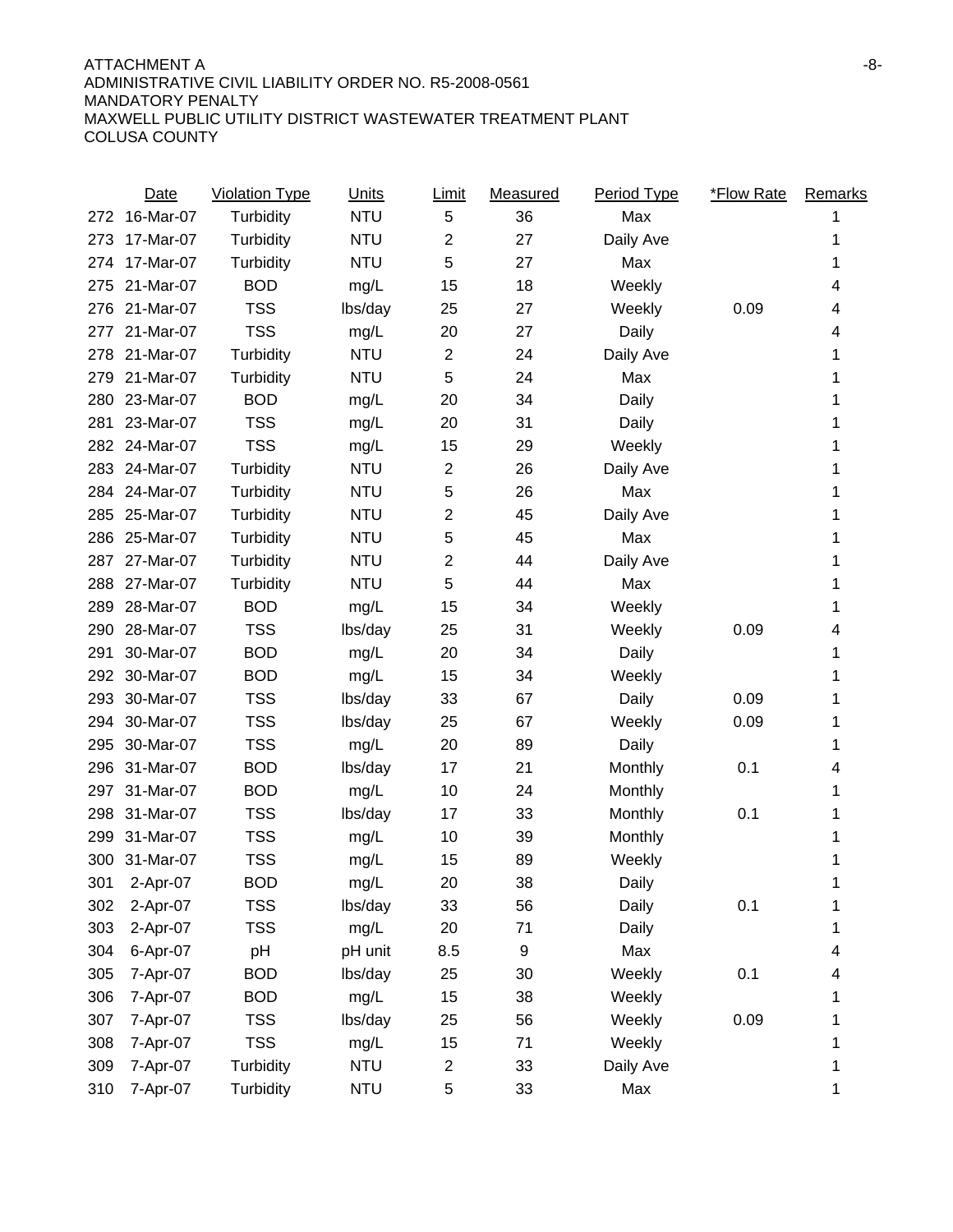### ATTACHMENT A FINAL AND A SERIES AND A SERIES AND A SERIES AND A SERIES AND ASSESSMENT A FINAL ASSESSMENT ASSESSMENT ASSESSMENT ASSESSMENT ASSESSMENT ASSESSMENT ASSESSMENT ASSESSMENT ASSESSMENT ASSESSMENT ASSESSMENT ASSESSM ADMINISTRATIVE CIVIL LIABILITY ORDER NO. R5-2008-0561 MANDATORY PENALTY MAXWELL PUBLIC UTILITY DISTRICT WASTEWATER TREATMENT PLANT COLUSA COUNTY

|     | Date      | <b>Violation Type</b> | <b>Units</b> | <u>Limit</u>   | Measured | Period Type    | *Flow Rate | <b>Remarks</b> |
|-----|-----------|-----------------------|--------------|----------------|----------|----------------|------------|----------------|
| 311 | 11-Apr-07 | Coliform              | MPN/100 mL   | 2.2            | 1600     | 7-day Median   |            | 4              |
| 312 | 11-Apr-07 | Coliform              | MPN/100 mL   | 23             | 1600     | Max            |            | 4              |
| 313 | 13-Apr-07 | pH                    | pH unit      | 8.5            | 9        | Max            |            | 4              |
| 314 | 13-Apr-07 | <b>TSS</b>            | lbs/day      | 33             | 75       | Daily          | 0.08       | 1              |
| 315 | 13-Apr-07 | <b>TSS</b>            | mg/L         | 20             | 116      | Daily          |            | 1              |
| 316 | 14-Apr-07 | <b>TSS</b>            | lbs/day      | 25             | 75       | Weekly         | 0.09       | 1              |
| 317 | 14-Apr-07 | <b>TSS</b>            | mg/L         | 15             | 116      | Weekly         |            | 1              |
| 318 | 14-Apr-07 | Turbidity             | <b>NTU</b>   | $\overline{2}$ | 55       | Daily Ave      |            | 1              |
| 319 | 14-Apr-07 | Turbidity             | <b>NTU</b>   | 5              | 55       | Max            |            | 1              |
| 320 | 17-Apr-07 | Chlorine              | mg/L         | 0.019          | 2.5      | 1-hr Average   | 0.1        | 2              |
| 321 | 18-Apr-07 | pH                    | pH unit      | 8.5            | 10       | Max            |            | 4              |
| 322 | 20-Apr-07 | pH                    | pH unit      | 8.5            | 9        | Max            |            | 4              |
| 323 | 20-Apr-07 | <b>TSS</b>            | lbs/day      | 33             | 69       | Daily          | 0.07       | 1              |
| 324 | 20-Apr-07 | <b>TSS</b>            | mg/L         | 20             | 118      | Daily          |            | 1              |
| 325 | 21-Apr-07 | <b>TSS</b>            | lbs/day      | 25             | 69       | Weekly         | 0.08       | 1              |
| 326 | 21-Apr-07 | <b>TSS</b>            | mg/L         | 15             | 118      | Weekly         |            | 1              |
| 327 | 21-Apr-07 | Turbidity             | <b>NTU</b>   | $\mathbf 2$    | 64       | Daily Ave      |            | 1              |
| 328 | 21-Apr-07 | Turbidity             | <b>NTU</b>   | 5              | 64       | Max            |            | 1              |
| 329 | 25-Apr-07 | pH                    | pH unit      | 8.5            | 9        | Max            |            | 4              |
| 330 | 25-Apr-07 | pH                    | pH unit      | 8.5            | 9        | Max            |            | 4              |
| 331 | 27-Apr-07 | <b>BOD</b>            | mg/L         | 20             | 36       | Daily          |            | 1              |
| 332 | 27-Apr-07 | <b>TSS</b>            | lbs/day      | 33             | 53       | Daily          | 0.07       | 1              |
| 333 | 27-Apr-07 | <b>TSS</b>            | mg/L         | 20             | 92       | Daily          |            | 1              |
| 334 | 28-Apr-07 | <b>BOD</b>            | mg/L         | 15             | 36       | Weekly         |            | 1              |
| 335 | 28-Apr-07 | <b>TSS</b>            | lbs/day      | 25             | 53       | Weekly         | 0.09       | 1              |
| 336 | 28-Apr-07 | <b>TSS</b>            | mg/L         | 15             | 92       | Weekly         |            | 1              |
| 337 | 28-Apr-07 | Turbidity             | <b>NTU</b>   | $\overline{2}$ | 39       | Daily Ave      |            | 1              |
| 338 | 28-Apr-07 | Turbidity             | <b>NTU</b>   | 5              | 39       | Max            |            | 1              |
| 339 | 30-Apr-07 | <b>BOD</b>            | lbs/day      | 17             | 25       | Monthly        | 0.09       | 1              |
| 340 | 30-Apr-07 | <b>BOD</b>            | mg/L         | 10             | 37       | <b>Monthly</b> |            | 1              |
| 341 | 30-Apr-07 | <b>TSS</b>            | lbs/day      | 17             | 63       | Monthly        | 0.09       | 1              |
| 342 | 30-Apr-07 | <b>TSS</b>            | mg/L         | 10             | 99       | Monthly        |            | 1              |
| 343 | 4-May-07  | <b>BOD</b>            | lbs/day      | 33             | 64       | Daily          | 0.15       | 1              |
| 344 | 4-May-07  | <b>BOD</b>            | mg/L         | 20             | 52       | Daily          |            | 1              |
| 345 | 4-May-07  | Coliform              | MPN/100 mL   | 2.2            | 11       | 7-day Median   |            | 4              |
| 346 | 4-May-07  | <b>TSS</b>            | lbs/day      | 33             | 125      | Daily          | 0.15       | 1              |
| 347 | 4-May-07  | <b>TSS</b>            | mg/L         | 20             | 102      | Daily          |            | 1              |
| 348 | 7-May-07  | <b>BOD</b>            | lbs/day      | 25             | 64       | Weekly         | 0.1        | 1              |
| 349 | 7-May-07  | <b>BOD</b>            | mg/L         | 15             | 52       | Weekly         |            | 1              |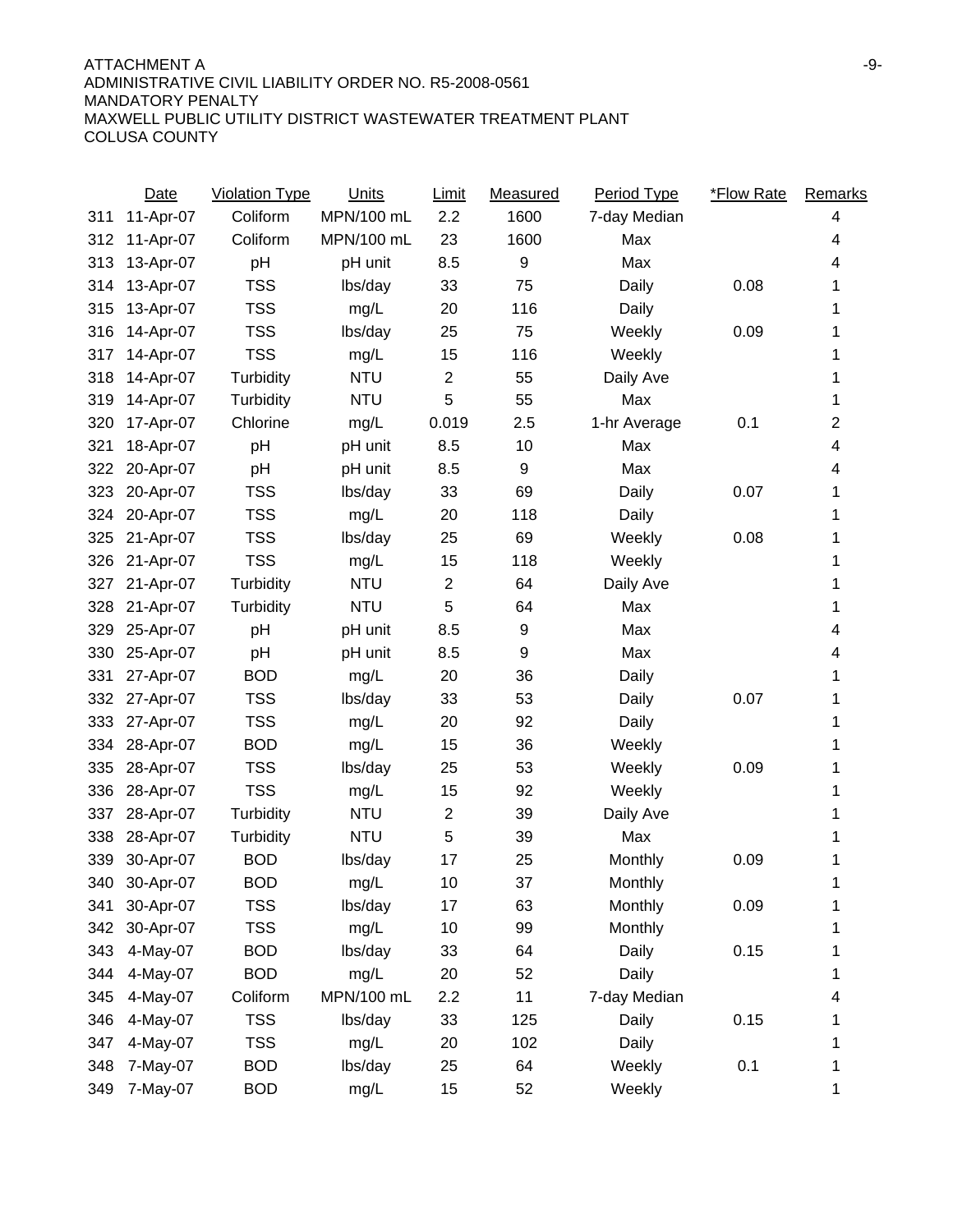|     | Date          | <b>Violation Type</b> | Units      | <b>Limit</b>            | Measured | Period Type    | <b>*Flow Rate</b> | Remarks |
|-----|---------------|-----------------------|------------|-------------------------|----------|----------------|-------------------|---------|
| 350 | 7-May-07      | <b>TSS</b>            | lbs/day    | 25                      | 125      | Weekly         | 0.1               |         |
| 351 | 7-May-07      | <b>TSS</b>            | mg/L       | 15                      | 102      | Weekly         |                   | 1       |
| 352 | 11-May-07     | <b>BOD</b>            | mg/L       | 20                      | 26       | Daily          |                   | 4       |
| 353 | 11-May-07     | Coliform              | MPN/100 mL | 2.2                     | 30       | 7-day Median   |                   | 4       |
| 354 | 11-May-07     | Coliform              | MPN/100 mL | 23                      | 30       | Max            |                   | 4       |
| 355 | 11-May-07     | pH                    | pH unit    | 8.5                     | 9        | Max            |                   | 4       |
| 356 | 11-May-07     | <b>TSS</b>            | mg/L       | 20                      | 38       | Daily          |                   | 1       |
| 357 | 14-May-07     | <b>BOD</b>            | mg/L       | 15                      | 26       | Weekly         |                   | 1       |
| 358 | 14-May-07     | <b>TSS</b>            | mg/L       | 15                      | 38       | Weekly         |                   | 1       |
| 359 | 16-May-07     | pH                    | pH unit    | 8.5                     | 9        | Max            |                   | 4       |
| 360 | 18-May-07     | Ammonia               | mg/L       | 0.337                   | 0.67     | 1-Hour Average |                   | 1       |
| 361 | 18-May-07     | Ammonia               | mg/L       | 0.269                   | 0.67     | 4-Day Average  |                   | 1       |
| 362 | 18-May-07     | <b>BOD</b>            | mg/L       | 20                      | 21       | Daily          |                   | 4       |
| 363 | 18-May-07     | pH                    | pH unit    | 8.5                     | 10       | Max            |                   | 4       |
| 364 | 18-May-07     | <b>TSS</b>            | mg/L       | 20                      | 31       | Daily          |                   | 1       |
| 365 | 21-May-07     | <b>BOD</b>            | mg/L       | 15                      | 21       | Weekly         |                   | 1       |
|     | 366 21-May-07 | <b>TSS</b>            | mg/L       | 15                      | 31       | Weekly         |                   | 1       |
| 367 | 23-May-07     | Coliform              | MPN/100 mL | 2.2                     | 801      | 7-day Median   |                   | 4       |
|     | 368 23-May-07 | Coliform              | MPN/100 mL | 23                      | 1600     | Max            |                   | 4       |
|     | 369 25-May-07 | Ammonia               | mg/L       | 0.337                   | 0.41     | 1-Hour Average |                   | 4       |
| 370 | 25-May-07     | Ammonia               | mg/L       | 0.269                   | 0.41     | 4-Day Average  |                   | 1       |
| 371 | 25-May-07     | Coliform              | MPN/100 mL | 2.2                     | 801      | 7-day Median   |                   | 4       |
| 372 | 25-May-07     | <b>TSS</b>            | lbs/day    | 33                      | 67       | Daily          | 0.09              | 1       |
| 373 | 25-May-07     | <b>TSS</b>            | mg/L       | 20                      | 88       | Daily          |                   | 1       |
| 374 | 28-May-07     | <b>BOD</b>            | mg/L       | 15                      | 18       | Weekly         |                   | 4       |
| 375 | 28-May-07     | <b>TSS</b>            | lbs/day    | 25                      | 67       | Weekly         | 0.08              | 1       |
| 376 | 28-May-07     | <b>TSS</b>            | mg/L       | 15                      | 88       | Weekly         |                   | 1       |
| 377 | 30-May-07     | pH                    | pH unit    | 8.5                     | 10       | Max            |                   | 4       |
|     | 378 31-May-07 | <b>BOD</b>            | lbs/day    | 17                      | 27       | Monthly        | 0.09              | 1       |
|     | 379 31-May-07 | <b>BOD</b>            | mg/L       | 10                      | 29       | Monthly        |                   | 1       |
|     | 380 31-May-07 | <b>TSS</b>            | lbs/day    | 17                      | 59       | Monthly        | 0.09              | 1       |
| 381 | 31-May-07     | <b>TSS</b>            | mg/L       | 10                      | 65       | Monthly        |                   | 1       |
| 382 | 1-Jun-07      | <b>BOD</b>            | mg/L       | 20                      | 24       | Daily          |                   | 4       |
| 383 | 1-Jun-07      | pH                    | pH unit    | 8.5                     | 9        | Max            |                   | 4       |
| 384 | 1-Jun-07      | <b>TSS</b>            | mg/L       | 20                      | 48       | Daily          |                   |         |
| 385 | 1-Jun-07      | Turbidity             | <b>NTU</b> | $\overline{\mathbf{c}}$ | 45       | Daily Ave      |                   | 1       |
| 386 | 1-Jun-07      | Turbidity             | <b>NTU</b> | 5                       | 45       | Max            |                   | 1       |
| 387 | 6-Jun-07      | Coliform              | MPN/100 mL | 2.2                     | 3        | 7-day Median   |                   | 4       |
| 388 | 7-Jun-07      | <b>BOD</b>            | mg/L       | 15                      | 24       | Weekly         |                   | 1       |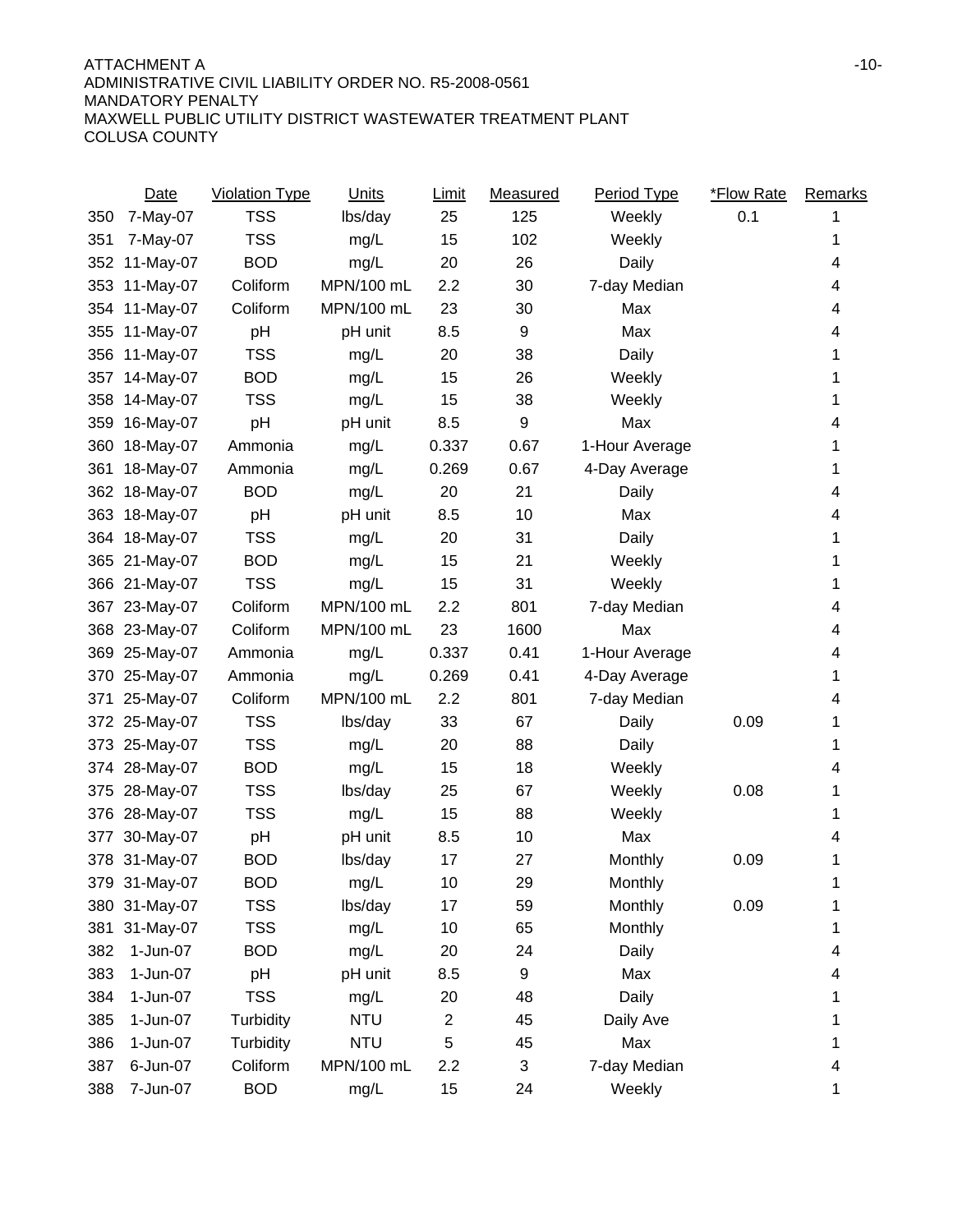|     | Date          | <b>Violation Type</b> | <b>Units</b> | <b>Limit</b>   | Measured | Period Type    | <b>*Flow Rate</b> | <b>Remarks</b> |
|-----|---------------|-----------------------|--------------|----------------|----------|----------------|-------------------|----------------|
| 389 | 7-Jun-07      | <b>TSS</b>            | mg/L         | 15             | 48       | Weekly         |                   |                |
| 390 | 8-Jun-07      | <b>BOD</b>            | mg/L         | 20             | 27       | Daily          |                   | 4              |
| 391 | 8-Jun-07      | Coliform              | MPN/100 mL   | 2.2            | 5.5      | 7-day Median   |                   | 4              |
| 392 | 8-Jun-07      | pH                    | pH unit      | 8.5            | 9        | Max            |                   | 4              |
| 393 | 8-Jun-07      | <b>TSS</b>            | lbs/day      | 33             | 43       | Daily          | 0.08              | 4              |
| 394 | 8-Jun-07      | <b>TSS</b>            | mg/L         | 20             | 65       | Daily          |                   | 1              |
| 395 | 8-Jun-07      | Turbidity             | <b>NTU</b>   | $\overline{2}$ | 62       | Daily Ave      |                   | 1              |
| 396 | 8-Jun-07      | Turbidity             | <b>NTU</b>   | 5              | 62       | Max            |                   | 1              |
| 397 | 13-Jun-07     | Coliform              | MPN/100 mL   | 2.2            | 4.5      | 7-day Median   |                   | 4              |
| 398 | 14-Jun-07     | <b>BOD</b>            | mg/L         | 15             | 27       | Weekly         |                   | 1              |
| 399 | 14-Jun-07     | <b>TSS</b>            | lbs/day      | 25             | 43       | Weekly         | 0.08              | 1              |
| 400 | 14-Jun-07     | <b>TSS</b>            | mg/L         | 15             | 65       | Weekly         |                   | 1              |
| 401 | 15-Jun-07     | Ammonia               | mg/L         | 0.704          | 0.77     | 4-Day Average  |                   | 4              |
| 402 | 15-Jun-07     | <b>BOD</b>            | mg/L         | 20             | 29       | Daily          |                   | 1              |
| 403 | 15-Jun-07     | Coliform              | MPN/100 mL   | 2.2            | 3        | 7-day Median   |                   | 4              |
| 404 | 15-Jun-07     | pH                    | pH unit      | 8.5            | 9        | Max            |                   | 4              |
| 405 | 15-Jun-07     | <b>TSS</b>            | lbs/day      | 33             | 37       | Daily          | 0.07              | 4              |
| 406 | 15-Jun-07     | <b>TSS</b>            | mg/L         | 20             | 64       | Daily          |                   | 1              |
| 407 | 15-Jun-07     | Turbidity             | <b>NTU</b>   | $\overline{c}$ | 38       | Daily Ave      |                   | 1              |
| 408 | 15-Jun-07     | Turbidity             | <b>NTU</b>   | 5              | 38       | Max            |                   | 1              |
| 409 | 21-Jun-07     | <b>BOD</b>            | lbs/day      | 15             | 17       | Weekly         | 0.07              | 4              |
| 410 | 21-Jun-07     | <b>BOD</b>            | mg/L         | 15             | 29       | Weekly         |                   | 1              |
| 411 | 21-Jun-07     | Coliform              | MPN/100 mL   | 2.2            | 7.5      | 7-day Median   |                   | 4              |
| 412 | 21-Jun-07     | <b>TSS</b>            | lbs/day      | 25             | 37       | Weekly         | 0.07              | 1              |
| 413 | 21-Jun-07     | <b>TSS</b>            | mg/L         | 15             | 64       | Weekly         |                   | 1              |
| 414 | 22-Jun-07     | Ammonia               | mg/L         | 0.58           | 0.7      | 4-Day Average  |                   | 4              |
| 415 | 22-Jun-07     | pH                    | pH unit      | 8.5            | 9        | Max            |                   | 4              |
| 416 | 29-Jun-07     | Ammonia               | mg/L         | 0.66           | 1.96     | 4-Day Average  |                   | 1              |
| 417 | 29-Jun-07     | Ammonia               | mg/L         | 0.885          | 1.96     | 1-Hour Average |                   | 1              |
|     | 418 29-Jun-07 | pH                    | pH unit      | 8.5            | 9        | Instantaneous  |                   | 4              |
| 419 | 30-Jun-07     | Ammonia               | mg/L         | 0.281          | 0.888    | Monthly        |                   | 1              |
| 420 | 6-Jul-07      | pH                    | pH unit      | 8.5            | 9        | Instantaneous  |                   | 4              |
| 421 | 13-Jul-07     | Ammonia               | mg/L         | 0.337          | 1.04     | 1-Hour Average |                   | 1              |
| 422 | 13-Jul-07     | Ammonia               | mg/L         | 0.269          | 1.04     | 4-Day Average  |                   | 4              |
| 423 | 13-Jul-07     | pH                    | pH unit      | 8.5            | 10       | Instantaneous  |                   | 4              |
| 424 | 20-Jul-07     | Ammonia               | mg/L         | 0.885          | 1.05     | 1-Hour Average |                   |                |
| 425 | 20-Jul-07     | Ammonia               | mg/L         | 0.801          | 1.05     | 4-Day Average  |                   | 1              |
| 426 | 20-Jul-07     | pH                    | pH unit      | 8.5            | 9        | Instantaneous  |                   | 4              |
| 427 | 27-Jul-07     | Ammonia               | mg/L         | 0.885          | 0.94     | 1-Hour Average |                   | 1              |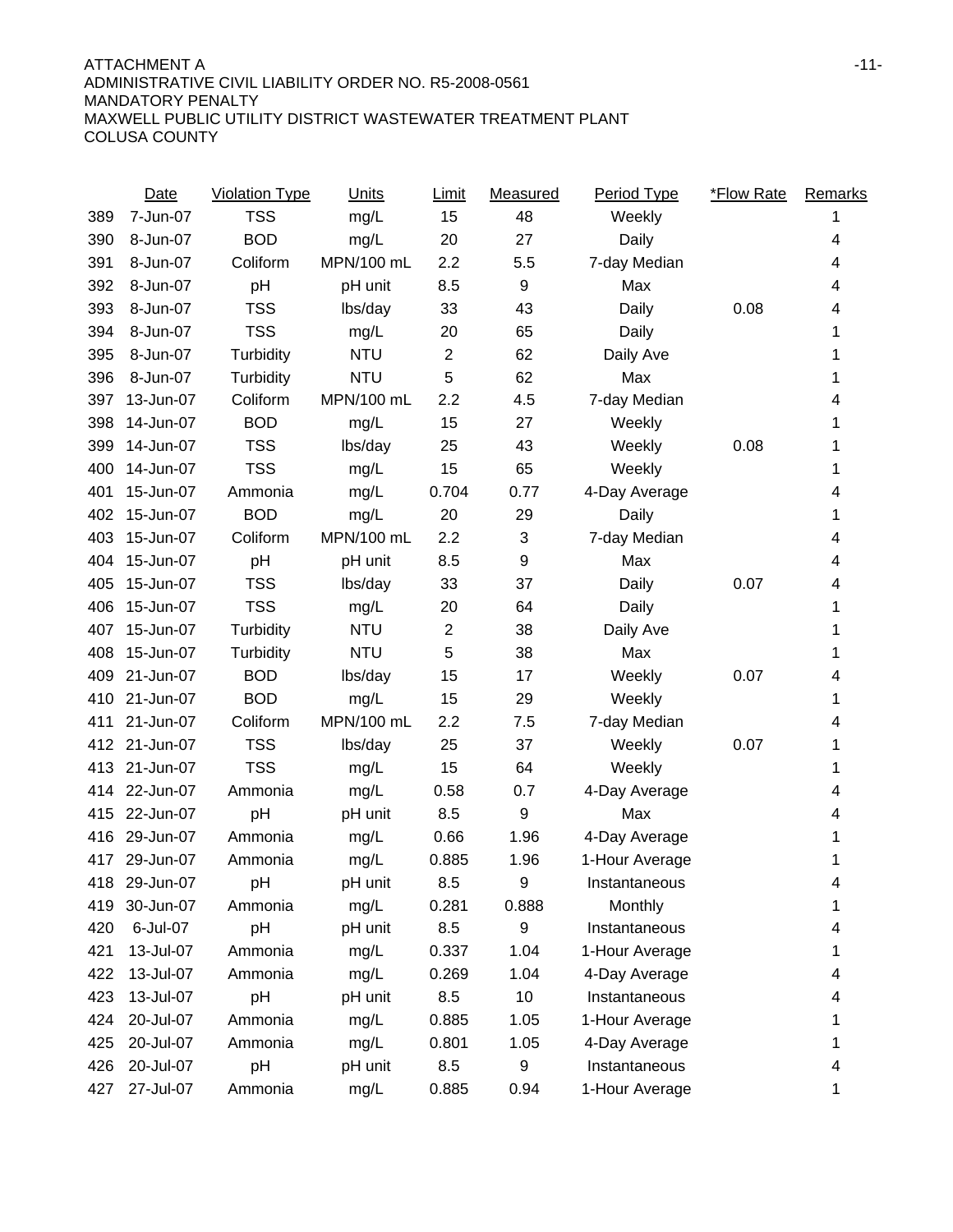|     | Date          | <b>Violation Type</b> | <b>Units</b> | <b>Limit</b> | Measured    | Period Type    | <b>*Flow Rate</b> | Remarks |
|-----|---------------|-----------------------|--------------|--------------|-------------|----------------|-------------------|---------|
| 428 | 27-Jul-07     | Ammonia               | mg/L         | 0.751        | 0.94        | 4-Day Average  |                   |         |
| 429 | 27-Jul-07     | pH                    | pH unit      | 8.5          | 9           | Instantaneous  |                   | 4       |
| 430 | 31-Jul-07     | Ammonia               | mg/L         | 0.245        | 0.782       | Monthly        |                   | 4       |
| 431 | 3-Aug-07      | Ammonia               | mg/L         | 0.885        | 1.02        | 1-Hour Average |                   | 1       |
| 432 | 3-Aug-07      | Ammonia               | mg/L         | 0.51         | 1.02        | 4-Day Average  |                   | 4       |
| 433 | 3-Aug-07      | pH                    | pH unit      | 8.5          | 9           | Instantaneous  |                   | 4       |
| 434 | 10-Aug-07     | Ammonia               | mg/L         | 0.66         | 0.89        | 4-Day Average  |                   | 1       |
| 435 | 10-Aug-07     | pH                    | pH unit      | 8.5          | 9           | Instantaneous  |                   | 4       |
| 436 | 17-Aug-07     | Ammonia               | mg/L         | 0.337        | 0.73        | 1-Hour Average |                   | 1       |
| 437 | 17-Aug-07     | Ammonia               | mg/L         | 0.269        | 0.73        | 4-Day Average  |                   | 1       |
| 438 | 17-Aug-07     | pH                    | pH unit      | 8.5          | 10          | Instantaneous  |                   | 4       |
| 439 | 24-Aug-07     | Ammonia               | mg/L         | 0.337        | 1.1         | 1-Hour Average |                   | 1       |
| 440 | 24-Aug-07     | Ammonia               | mg/L         | 0.236        | 1.1         | 4-Day Average  |                   | 4       |
| 441 | 24-Aug-07     | pH                    | pH unit      | 8.5          | 10          | Instantaneous  |                   | 4       |
| 442 | 31-Aug-07     | Ammonia               | mg/L         | 0.885        | 1.11        | 1-Hour Average |                   | 1       |
| 443 | 31-Aug-07     | Ammonia               | mg/L         | 0.51         | 1.11        | 4-Day Average  |                   | 1       |
| 444 | 31-Aug-07     | Ammonia               | mg/L         | 0.177        | 0.374       | Monthly        |                   | 4       |
| 445 | 31-Aug-07     | pH                    | pH unit      | 8.5          | $\mathsf g$ | Instantaneous  |                   | 4       |
| 446 | 7-Sep-07      | Ammonia               | mg/L         | 0.885        | 1.02        | 1-Hour Average |                   | 1       |
| 447 | 7-Sep-07      | Ammonia               | mg/L         | 0.66         | 1.02        | 4-Day Average  |                   | 4       |
| 448 | 7-Sep-07      | pH                    | pH unit      | 8.5          | 9           | Instantaneous  |                   | 4       |
| 449 | 14-Sep-07     | Ammonia               | mg/L         | 0.885        | 1.18        | 1-Hour Average |                   | 1       |
| 450 | 14-Sep-07     | Ammonia               | mg/L         | 0.58         | 1.18        | 4-Day Average  |                   | 4       |
| 451 | 14-Sep-07     | pH                    | pH unit      | 8.5          | 9           | Instantaneous  |                   | 4       |
| 452 | 21-Sep-07     | Ammonia               | mg/L         | 0.885        | 1.03        | 1-Hour Average |                   | 1       |
| 453 | 21-Sep-07     | Ammonia               | mg/L         | 0.58         | 1.03        | 4-Day Average  |                   | 1       |
| 454 | 21-Sep-07     | pH                    | pH unit      | 8.5          | 9           | Instantaneous  |                   | 4       |
| 455 | 28-Sep-07     | Ammonia               | mg/L         | 0.885        | 2.66        | 1-Hour Average |                   | 1       |
|     | 456 28-Sep-07 | Ammonia               | mg/L         | 0.66         | 2.66        | 4-Day Average  |                   | 1       |
|     | 457 28-Sep-07 | pH                    | pH unit      | 8.5          | 9           | Instantaneous  |                   | 4       |
|     | 458 30-Sep-07 | Ammonia               | mg/L         | 0.247        | 1.47        | Monthly        |                   | 1       |
| 459 | 30-Sep-07     | <b>TSS</b>            | mg/L         | 160          | 168         | Monthly        |                   | 4       |
| 460 | 5-Oct-07      | Ammonia               | mg/L         | 0.66         | 0.67        | 4-Day Average  |                   |         |
| 461 | 5-Oct-07      | pH                    | pH unit      | 8.5          | 9           | Instantaneous  |                   |         |
| 462 | 12-Oct-07     | Ammonia               | mg/L         | 0.885        | 1.79        | 1-Hour Average |                   |         |
| 463 | 12-Oct-07     | Ammonia               | mg/L         | 0.58         | 1.79        | 4-Day Average  |                   |         |
| 464 | 12-Oct-07     | pH                    | pH unit      | 8.5          | 9           | Instantaneous  |                   |         |
| 465 | 19-Oct-07     | Ammonia               | mg/L         | 0.885        | 2.69        | 1-Hour Average |                   |         |
| 466 | 19-Oct-07     | Ammonia               | mg/L         | 0.66         | 2.69        | 4-Day Average  |                   | 1       |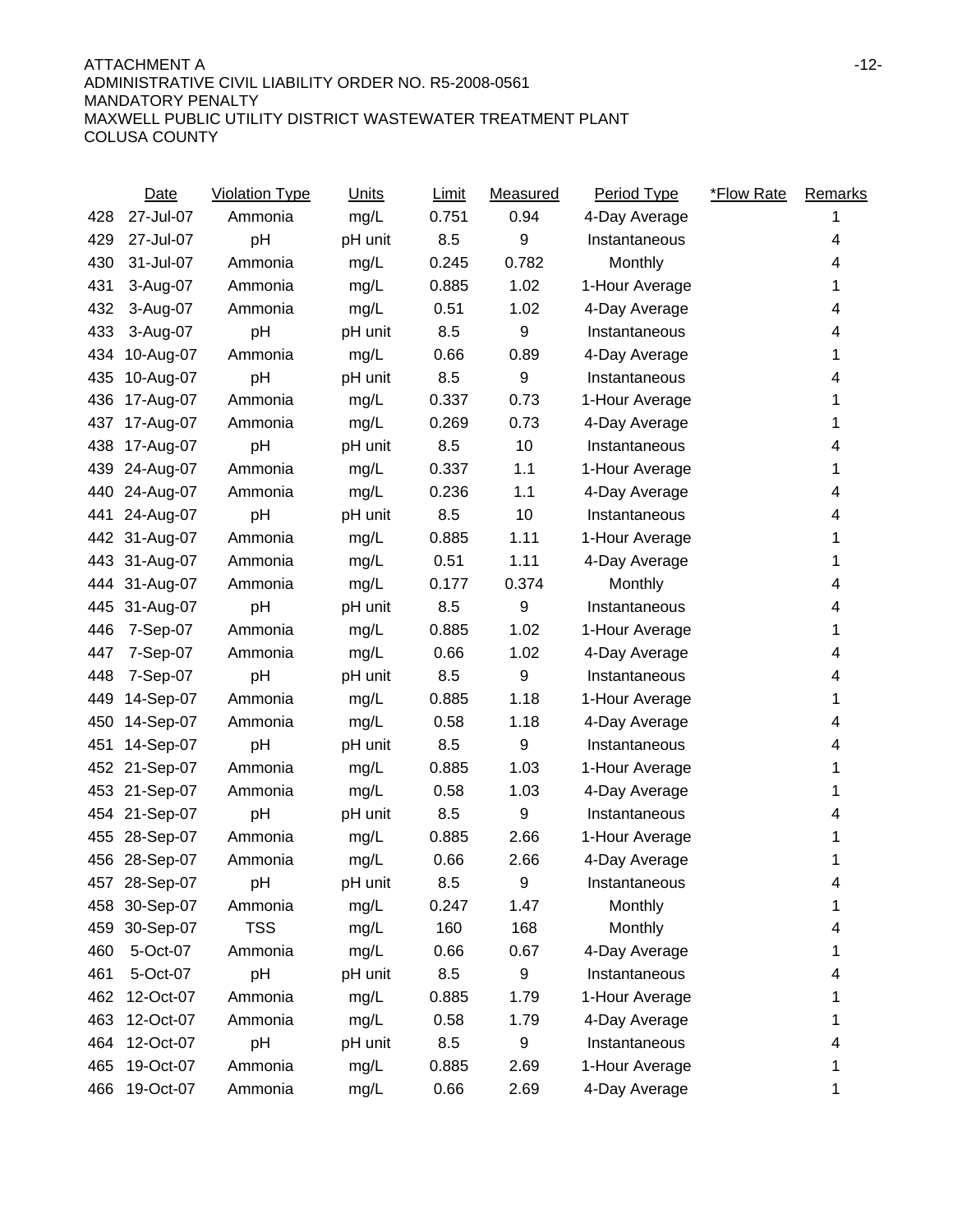|     | <b>Date</b>   | <b>Violation Type</b> | <b>Units</b> | <b>Limit</b> | <b>Measured</b> | Period Type    | <b>*Flow Rate</b> | <b>Remarks</b> |
|-----|---------------|-----------------------|--------------|--------------|-----------------|----------------|-------------------|----------------|
| 467 | 19-Oct-07     | pH                    | pH unit      | 8.5          | 9               | Instantaneous  |                   | 4              |
| 468 | 26-Oct-07     | Ammonia               | mg/L         | 0.885        | 1.91            | 1-Hour Average |                   | 1              |
| 469 | 26-Oct-07     | Ammonia               | mg/L         | 0.66         | 1.91            | 4-Day Average  |                   | 1              |
| 470 | 26-Oct-07     | pH                    | pH unit      | 8.5          | 9               | Instantaneous  |                   | 4              |
| 471 | 31-Oct-07     | Ammonia               | mg/L         | 0.24         | 1.77            | Monthly        |                   | 1              |
| 472 | 2-Nov-07      | Ammonia               | mg/L         | 0.885        | 2.38            | 1-Hour Average |                   | 1              |
| 473 | 2-Nov-07      | Ammonia               | mg/L         | 0.66         | 2.38            | 4-Day Average  |                   | 1              |
| 474 | 2-Nov-07      | pH                    | pH unit      | 8.5          | 9               | Instantaneous  |                   | 4              |
| 475 | 9-Nov-07      | Ammonia               | mg/L         | 0.337        | 2.97            | 1-Hour Average |                   | 1              |
| 476 | 9-Nov-07      | Ammonia               | mg/L         | 0.495        | 2.97            | 4-Day Average  |                   | 1              |
| 477 | 9-Nov-07      | pH                    | pH unit      | 8.5          | 10              | Instantaneous  |                   | 4              |
| 478 | 16-Nov-07     | Ammonia               | mg/L         | 0.337        | 4.01            | 1-Hour Average |                   | 1              |
| 479 | 16-Nov-07     | Ammonia               | mg/L         | 0.495        | 4.01            | 4-Day Average  |                   | 1              |
| 480 | 16-Nov-07     | pH                    | pH unit      | 8.5          | 10              | Instantaneous  |                   | 4              |
| 481 | 21-Nov-07     | Ammonia               | mg/L         | 0.337        | 5.63            | 1-Hour Average |                   |                |
| 482 | 21-Nov-07     | Ammonia               | mg/L         | 0.495        | 5.63            | 4-Day Average  |                   | 1              |
| 483 | 21-Nov-07     | pH                    | pH unit      | 8.5          | 10              | Instantaneous  |                   | 4              |
| 484 | 29-Nov-07     | Ammonia               | mg/L         | 0.337        | 5.38            | 1-Hour Average |                   | 1              |
| 485 | 29-Nov-07     | Ammonia               | mg/L         | 0.495        | 5.38            | 4-Day Average  |                   | 1              |
| 486 | 29-Nov-07     | pH                    | pH unit      | 8.5          | 10              | Instantaneous  |                   | 4              |
| 487 | 30-Nov-07     | Ammonia               | mg/L         | 0.248        | 1.77            | Monthly        |                   | 1              |
| 488 | 7-Dec-07      | Ammonia               | mg/L         | 5.62         | 8.32            | 1-Hour Average |                   |                |
| 489 | 7-Dec-07      | Ammonia               | mg/L         | 0.337        | 8.32            | 4-Day Average  |                   | 1              |
| 490 | 14-Dec-07     | Ammonia               | mg/L         | 0.337        | 9.66            | 1-Hour Average |                   |                |
| 491 | 14-Dec-07     | Ammonia               | mg/L         | 6.08         | 9.66            | 4-Day Average  |                   | 1              |
|     | 492 14-Dec-07 | pH                    | pH unit      | 8.5          | 10              | Instantaneous  |                   | 4              |
| 493 | 21-Dec-07     | Ammonia               | mg/L         | 0.337        | 9.8             | 1-Hour Average |                   | 1              |
| 494 | 21-Dec-07     | Ammonia               | mg/L         | 0.495        | 9.8             | 4-Day Average  |                   | 1              |
|     | 495 21-Dec-07 | pH                    | pH unit      | 8.5          | 10              | Instantaneous  |                   | 4              |
|     | 496 28-Dec-07 | Ammonia               | mg/L         | 0.337        | 6.78            | 1-Hour Average |                   | 1              |
|     | 497 28-Dec-07 | Ammonia               | mg/L         | 0.495        | 6.78            | 4-Day Average  |                   | 1              |
| 498 | 28-Dec-07     | pH                    | pH unit      | 8.5          | 10              | Instantaneous  |                   | 4              |
| 499 | 31-Dec-07     | Ammonia               | mg/L         | 0.92         | 8.64            | Monthly        |                   |                |
| 500 | $2-Jan-08$    | pH                    | pH unit      | 8.5          | 10              | Instantaneous  |                   | 4              |
| 501 | 9-Jan-08      | Coliform              | MPN/100 mL   | 500          | 1600            | Daily Max.     |                   | 4              |
| 502 | 11-Jan-08     | Ammonia               | mg/L         | 0.337        | 9.85            | 1-Hour Average |                   | 1              |
| 503 | 11-Jan-08     | Ammonia               | mg/L         | 0.495        | 9.85            | 4-Day Average  |                   |                |
| 504 | 11-Jan-08     | Coliform              | MPN/100 mL   | 500          | 1600            | Daily Max.     |                   | 4              |
| 505 | 11-Jan-08     | pH                    | pH unit      | 8.5          | 10              | Instantaneous  |                   | 4              |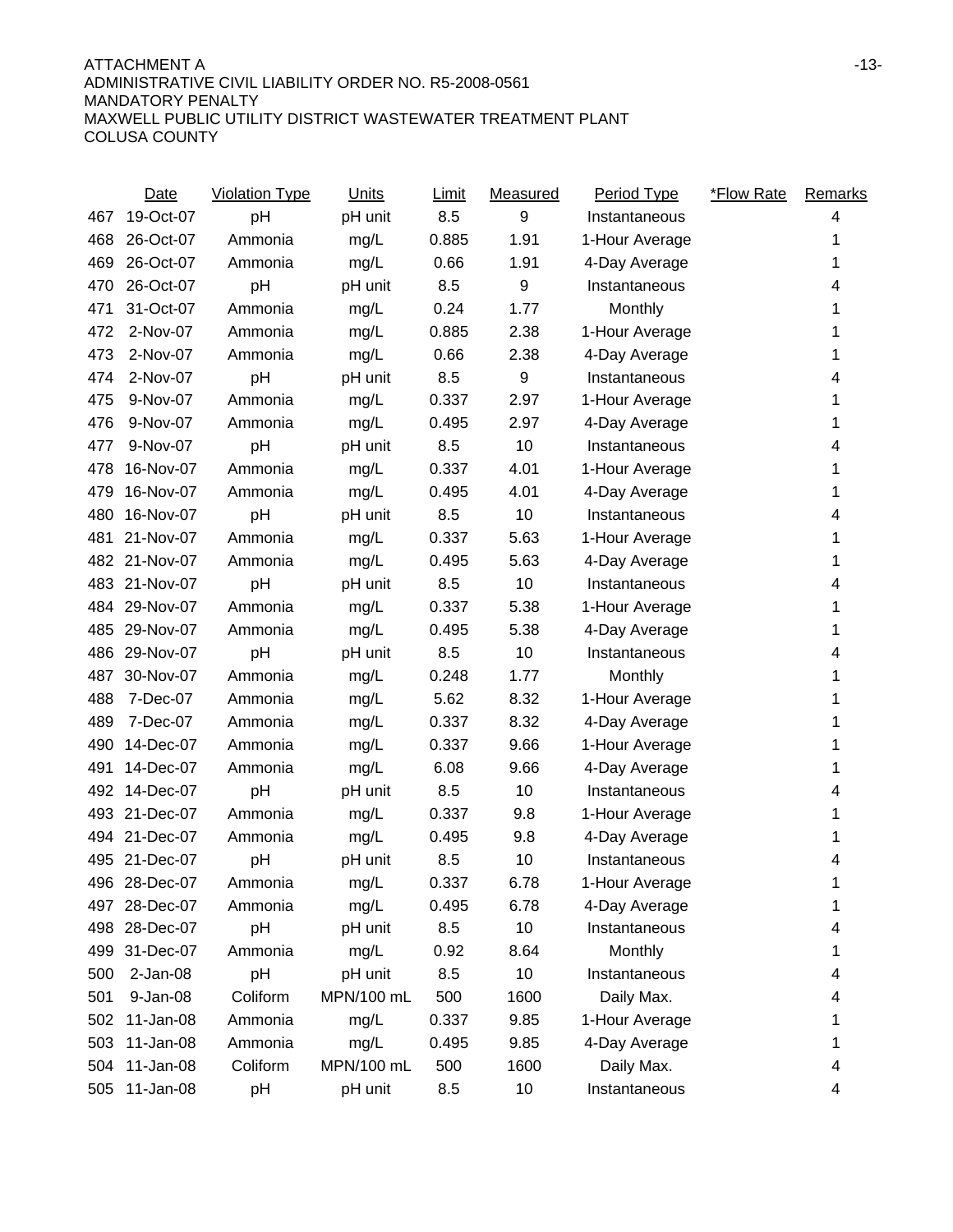|     | <b>Date</b>   | <b>Violation Type</b> | <b>Units</b> | <b>Limit</b> | Measured | <b>Period Type</b> | <b>*Flow Rate</b> | <b>Remarks</b> |
|-----|---------------|-----------------------|--------------|--------------|----------|--------------------|-------------------|----------------|
| 506 | 18-Jan-08     | Ammonia               | mg/L         | 0.337        | 5.79     | 1-Hour Average     |                   |                |
| 507 | 18-Jan-08     | Ammonia               | mg/L         | 0.495        | 5.79     | 4-Day Average      |                   | 1              |
| 508 | 18-Jan-08     | pH                    | pH unit      | 8.5          | 10       | Instantaneous      |                   | 4              |
| 509 | 25-Jan-08     | Ammonia               | mg/L         | 0.337        | 3.89     | 1-Hour Average     |                   |                |
| 510 | 25-Jan-08     | Ammonia               | mg/L         | 0.495        | 3.89     | 4-Day Average      |                   | 1              |
| 511 | 25-Jan-08     | Coliform              | MPN/100 mL   | 500          | 1600     | Daily Max.         |                   | 4              |
| 512 | 25-Jan-08     | pH                    | pH unit      | 8.5          | 10       | Instantaneous      |                   | 4              |
| 513 | 31-Jan-08     | Ammonia               | mg/L         | 0.198        | 6.51     | Monthly            |                   | 1              |
| 514 | 31-Jan-08     | Coliform              | MPN/100 mL   | 23           | 400      | 30-day Median      |                   | 4              |
| 515 | 1-Feb-08      | Ammonia               | mg/L         | 0.337        | 4.35     | 1-Hour Average     |                   | 1              |
| 516 | $1-Feb-08$    | Ammonia               | mg/L         | 0.495        | 4.35     | 4-Day Average      |                   | 1              |
| 517 | $1-Feb-08$    | pH                    | pH unit      | 8.5          | 10       | Instantaneous      |                   | 4              |
| 518 | 8-Feb-08      | Ammonia               | mg/L         | 0.337        | 2.94     | 1-Hour Average     |                   | 1              |
| 519 | 8-Feb-08      | Ammonia               | mg/L         | 0.495        | 2.94     | 4-Day Average      |                   | 1              |
| 520 | 8-Feb-08      | pH                    | pH unit      | 8.5          | 10       | Instantaneous      |                   | 4              |
| 521 | 13-Feb-08     | Coliform              | MPN/100 mL   | 500          | 1600     | Daily Max.         |                   | 4              |
| 522 | 15-Feb-08     | Ammonia               | mg/L         | 0.337        | 1.77     | 1-Hour Average     |                   | 1              |
| 523 | 15-Feb-08     | Ammonia               | mg/L         | 0.495        | 1.77     | 4-Day Average      |                   | 1              |
| 524 | 15-Feb-08     | pH                    | pH unit      | 8.5          | 10       | Instantaneous      |                   | 4              |
| 525 | 22-Feb-08     | Ammonia               | mg/L         | 0.337        | 2.22     | 1-Hour Average     |                   | 1              |
| 526 | 22-Feb-08     | Ammonia               | mg/L         | 0.495        | 2.22     | 4-Day Average      |                   | 1              |
| 527 | 22-Feb-08     | pH                    | pH unit      | 8.5          | 10       | Instantaneous      |                   | 4              |
| 528 | 29-Feb-08     | Ammonia               | mg/L         | 0.337        | 2.11     | 1-Hour Average     |                   | 1              |
| 529 | 29-Feb-08     | Ammonia               | mg/L         | 0.495        | 2.11     | 4-Day Average      |                   |                |
| 530 | 29-Feb-08     | Ammonia               | mg/L         | 0.198        | 2.68     | Monthly            |                   | 1              |
| 531 | 29-Feb-08     | Coliform              | MPN/100 mL   | 23           | 130      | 30-day Median      |                   | 4              |
| 532 | 29-Feb-08     | pH                    | pH unit      | 8.5          | 10       | Instantaneous      |                   | 4              |
| 533 | 7-Mar-08      | Ammonia               | mg/L         | 0.337        | 0.35     | 1-Hour Average     |                   | 4              |
| 534 | 7-Mar-08      | pH                    | pH unit      | 8.5          | 10       | Instantaneous      |                   | 4              |
|     | 535 12-Mar-08 | Coliform              | MPN/100 mL   | 500          | 1600     | Daily Max.         |                   | 4              |
| 536 | 14-Mar-08     | Ammonia               | mg/L         | 0.337        | 3.65     | 1-Hour Average     |                   | 1              |
| 537 | 14-Mar-08     | Ammonia               | mg/L         | 0.495        | 3.65     | 4-Day Average      |                   | 1              |
| 538 | 14-Mar-08     | pH                    | pH unit      | 8.5          | 10       | Instantaneous      |                   | 4              |
| 539 | 17-Mar-08     | Ammonia               | mg/L         | 0.337        | 5.14     | 1-Hour Average     |                   | 1              |
| 540 | 17-Mar-08     | Ammonia               | mg/L         | 0.495        | 4.4      | 4-Day Average      |                   |                |
| 541 | 17-Mar-08     | Coliform              | MPN/100 mL   | 500          | 1600     | Daily Max.         |                   | 4              |
|     | 542 21-Mar-08 | pH                    | pH unit      | 8.5          | 10       | Instantaneous      |                   | 4              |
|     | 543 28-Mar-08 | Ammonia               | mg/L         | 0.337        | 0.39     | 1-Hour Average     |                   | 4              |
|     | 544 28-Mar-08 | pH                    | pH unit      | 8.5          | 10       | Instantaneous      |                   | 4              |